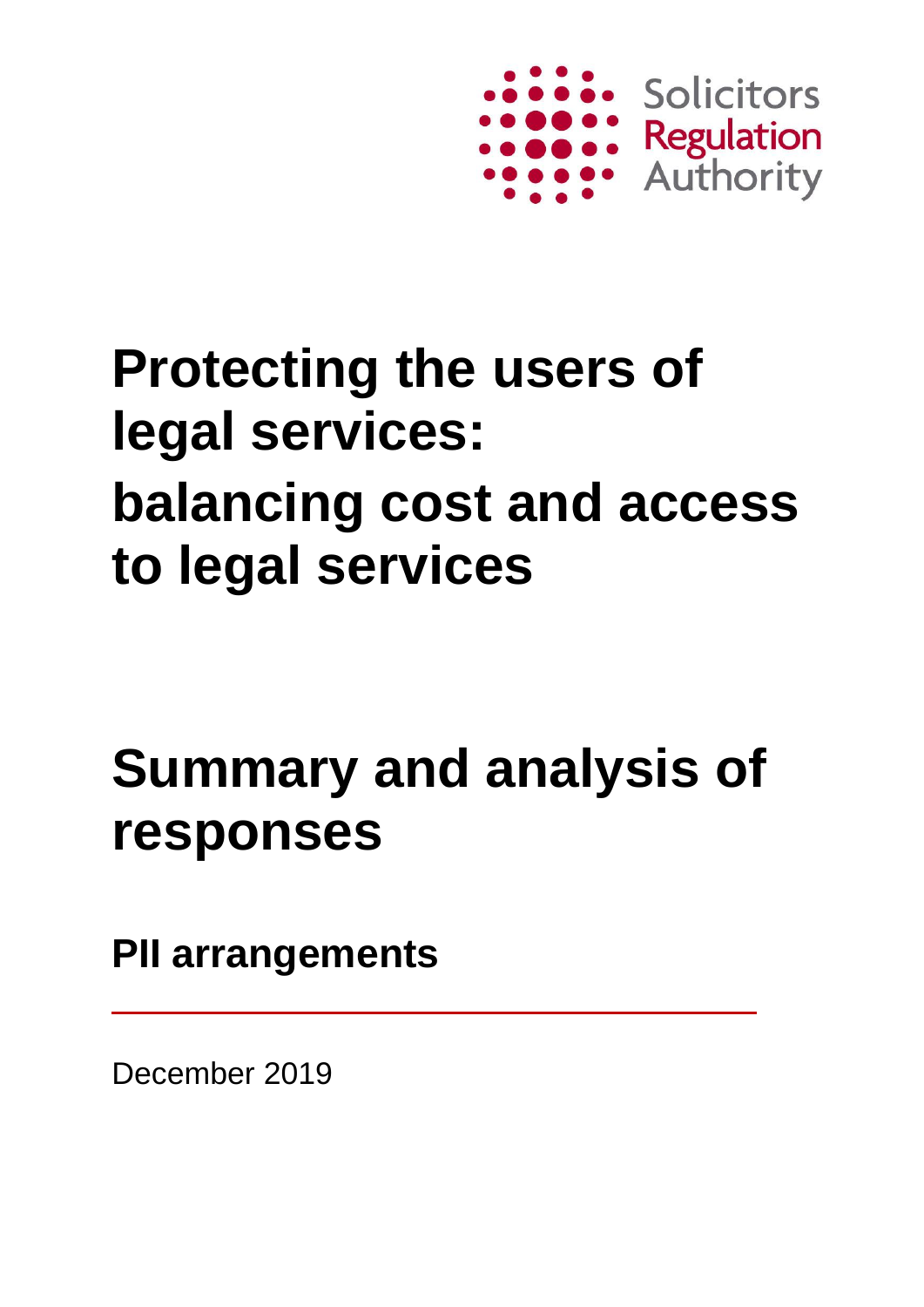### Contents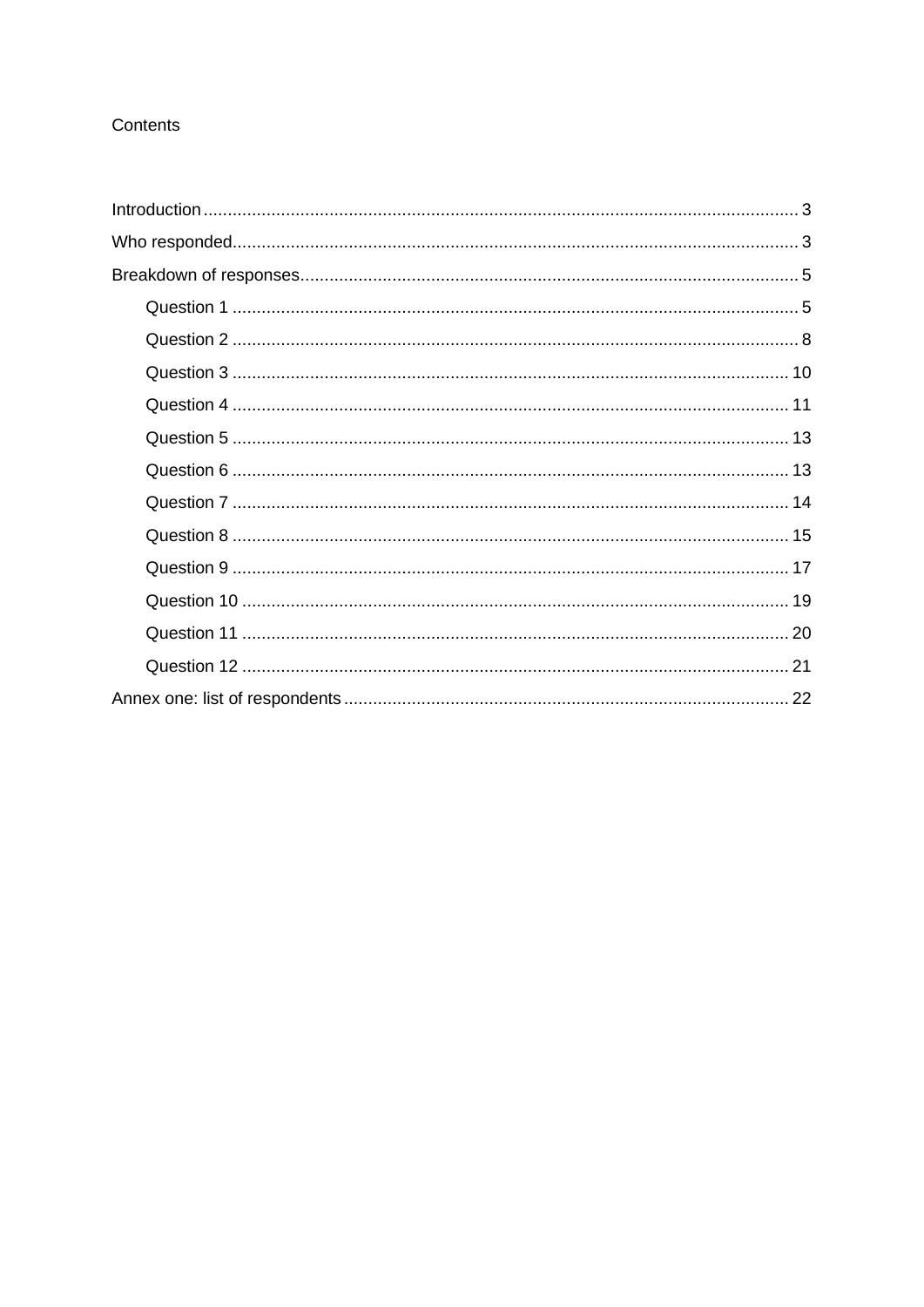# <span id="page-2-0"></span>**Introduction**

1 This document provides a summary of feedback to the proposed changes to our Professional Indemnity Insurance arrangements in our Protecting the users of legal services: balancing cost and access to legal services consultation. Our policy position is outlined in our post consultation position paper which is published alongside this document.

## <span id="page-2-1"></span>**Who responded**

- 2 We received 160 responses to the consultation. Annex 1 includes details of the 85 respondents that agreed that we could publish their identity.
- 3 We received most responses from the profession. The next largest group of respondents was The Law Society, local law societies and other groups representing lawyers (some of whom responded to say they endorsed the Law Society position on some or all of the questions).
- 4 We had a number of responses from the insurance sector insurers and their representative groups, brokers and an underwriting association. The Legal Services Consumer Panel, the Legal Ombudsman, another legal services regulator, compliance professionals, other industry groups and individuals in different professional capacities were among some of the other respondents.
- 5 This document draws together themes commonly put forward. We have provided a breakdown of the responses to certain key questions by three groups in pie chart form. The charts cover the 141 responses which were received in a standardised format that allowed a quantitative breakdown We did not receive enough responses from the public and consumer bodies to separately categorise them (we received one response from a member of the public). The groups are:
	- a. Legal profession: (law firms, solicitors or other legal professional)
	- b. Insurer or broker
	- c. Other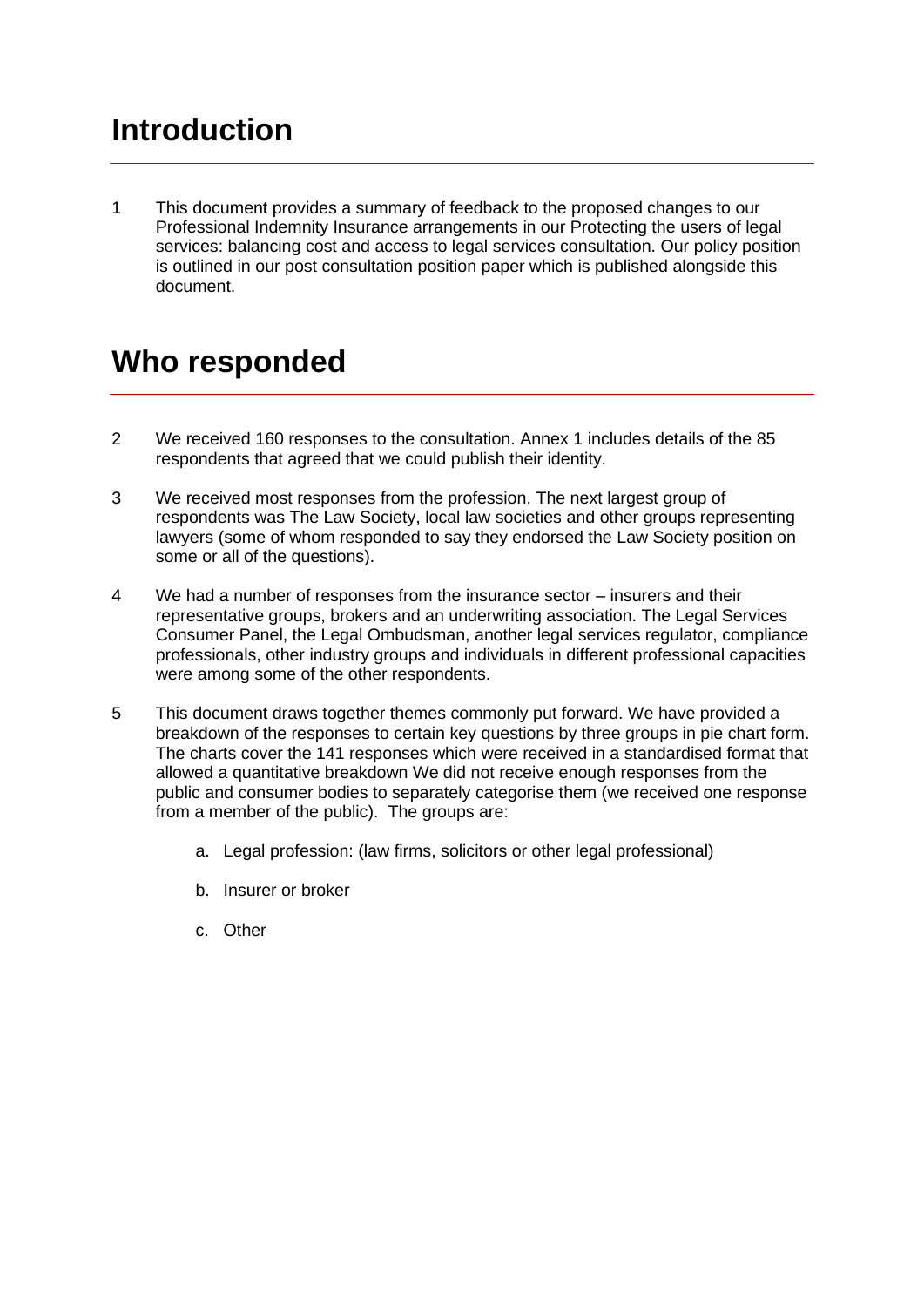

#### **Respondents to the consultation (standardised format)**

- 6 We do not provide a numerical breakdown for consultation questions 3, 5, 6, 11 and 12. These questions were asking for suggestions rather than to agree or disagree with a proposal so a numerical break down is not possible. Questions 3 and 5 asked for comments on the detailed rule drafting linked to policy proposals dealt with in previous questions.
- 7 Please also note that there appears to be an element of user error in some of the responses. To take one example, two respondents to question 1 stated that they supported our proposals, but their comments made it clear that they were strongly opposed to them. In these circumstances, the charts reflect the answer that they gave – we have not reclassified the answer to reflect the accompanying comments.
- 8 The legal profession grouping contains law firms and individual solicitors. The Law Society and local law societies are included within the 'other respondents' grouping rather than the legal profession. In the charts below "endorsed" refers to where a respondent said they were endorsing another response or had an identical answer to a respondent from the same organisation.
- 9 We have referenced some individual responses in places and included extracts from some responses. We are not able to quote from 27 confidential responses or from 6 respondents who agreed to be included in the list of respondents but not for their response to be published or referred to.
- 10 Separate to formal responses to the consultation, we also undertook targeted engagement to discuss the proposals and what the impact on certain groups might be. This involved speaking at events, holding roundtable meetings with insurers and other key stakeholders that have an interest and specialism in this area of work. We also held consumer focus groups to gauge whether the public understood our financial protection arrangements and if the proposals were implemented, what that might mean for different people.
- 11 We have considered all the feedback we received in reaching our post-consultation position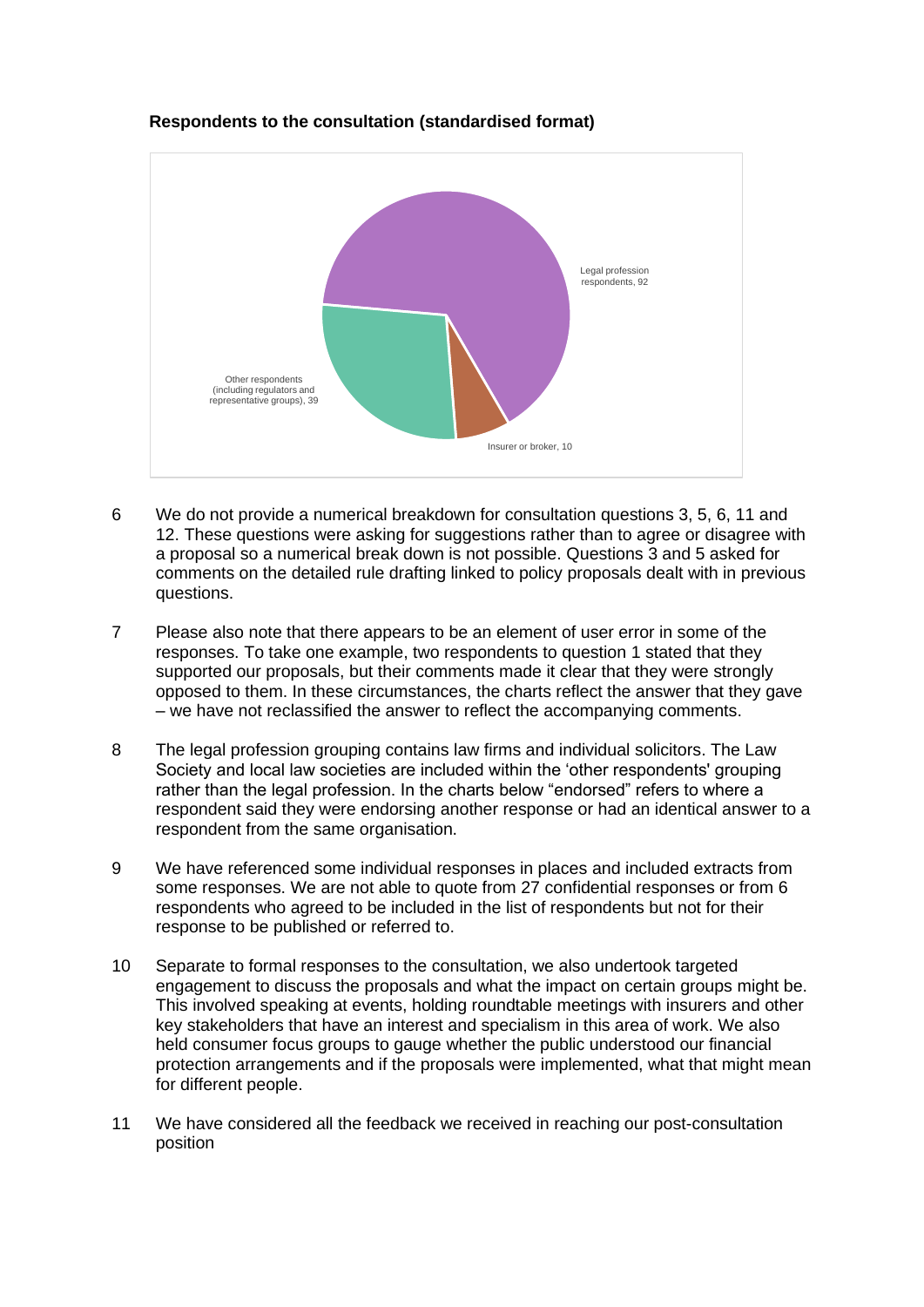## <span id="page-4-0"></span>**Breakdown of responses**

### <span id="page-4-1"></span>Question 1

### **To what extent do you think the proposed changes to our PII requirements provide an appropriate minimum level of cover for a regulated law firm?**



### **Summary of feedback**

- 12 Most respondents did not agree that the proposed changes would provide an appropriate level of cover. Most also disputed that the stated benefits (such as reduced premiums potentially leading to cheaper services) would materialise.
- 13 The Legal Services Consumer Panel said that it supported in principle that it was right for us to review the appropriate balance between consumer protection and its impact on the cost of legal services. They thought, however, that any small potential savings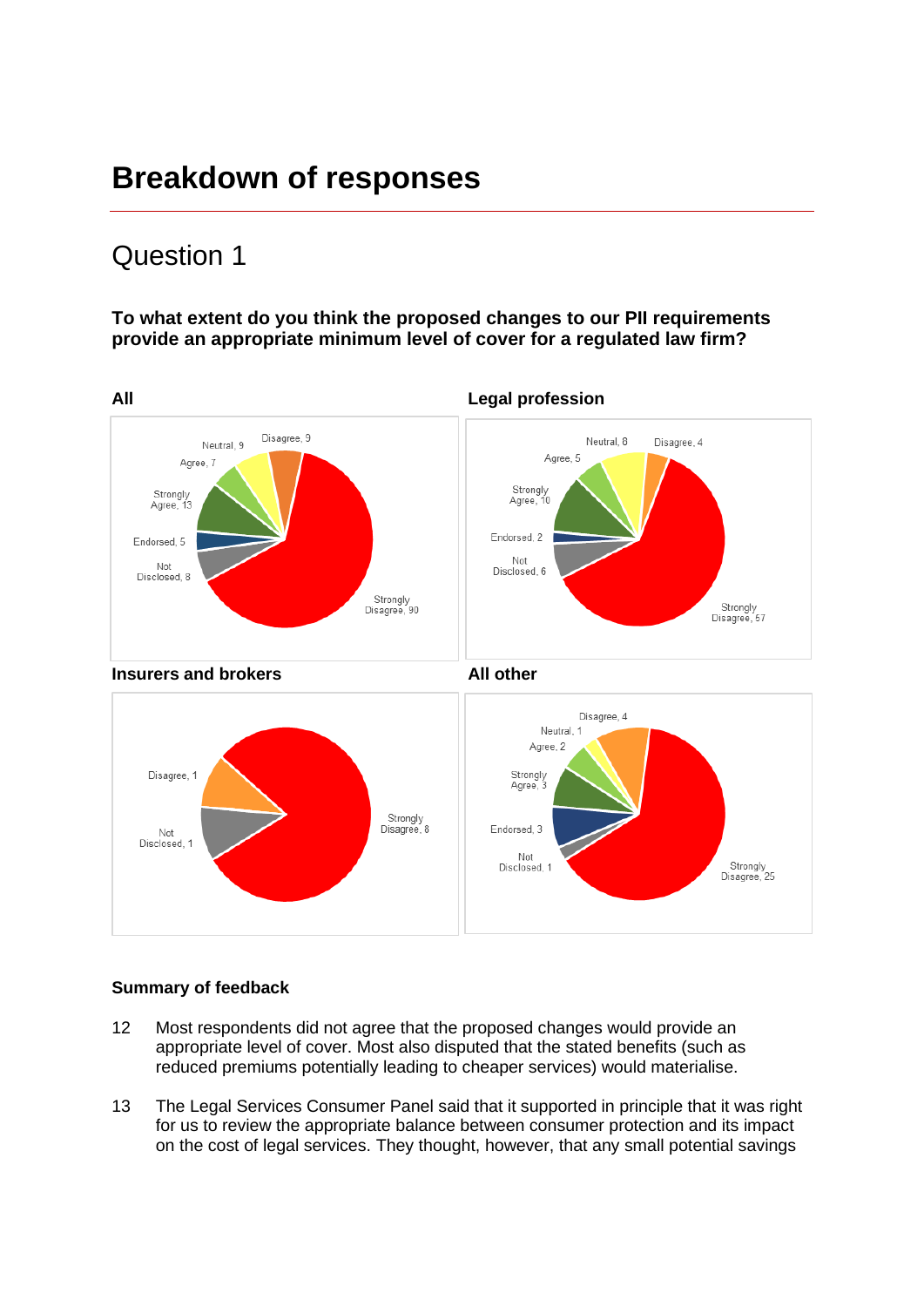would be more than offset by a potential increase in cost (for example, from the purchase of top-up cover). An important consideration for them was consumers' lack of expertise and experience in dealing with legal matters. The LSCP said that the proposals would lead to greater variance in insurance levels between providers and that this would make it harder for consumers to navigate the protections when using an authorised firm and therefore to choose an appropriate firm for their needs. They said they would like to see more consumer research undertaken before the SRA introduce a major change of this type.

- 14 The Legal Ombudsman said that in theory it seems appropriate to tier the level of cover required based on the serviced delivered. But they also questioned whether premiums would reduce significantly enough to justify reductions in consumer protection.
- 15 Most of the legal profession did not agree that our proposed changes would provide an appropriate level of cover for firms. They thought the levels proposed were below the level of claims that could arise from their work. There was therefore a concern that these would not provide appropriate protection for consumers. Nor might they protect solicitors. The Criminal Cases Review Commission noted the possibility that in cases of wrongful conviction, individuals might pursue a solicitor for a civil remedy – in such cases £500,000 may not be high enough.
- 16 The Law Society and local law societies highlighted what they considered would be multiple negative consequences for firms, consumers and the broader public. They questioned the level of predicted premium reductions we set out in the consultation. The Law Society, as well as others including the LSCP and respondents from the insurance sector, argued that the data set we had used underestimated the impact our proposals would have on consumers.
- 17 In addition, the Law Society raised concerns about the additional complexity and cost that could be introduced for firms by moving away from uniform insurance requirements. They asserted that most firms would need to buy additional policies to remain adequately insured. They thought virtually no existing firm would want to reduce the level and scope of insurance below the current level. Firms would therefore seek to purchase 'top up cover' to replace elements of cover currently required by the existing Minimum Terms and Conditions (MTCs). They argued that overall this would increase total insurance costs. Like some other respondents they also questioned whether, if there were savings, these would be passed on to consumers.
- 18 Most insurers felt that the current PII arrangements were working in a satisfactory way for firms and that the process for purchasing insurance was simple, straightforward and that firms were benefiting from a competitive marketplace. No insurer thought the proposed changes would provide an appropriate level of cover for SRA regulated law firms. Therefore, they thought most firms would need to buy top-up cover above the new minimum levels and said that this would be expensive. They thought this would exceed any reduction of premiums for our mandatory cover, increasing insurance costs overall and reducing consumer protection. They also said there would be no guarantee that a firm would be able to get top up insurance because the market was hardening and contracting. They provided some evidence of price increases in the top up layers of insurance. We have heard several reports from insurers and brokers that the market has continued to harden since the consultation closed.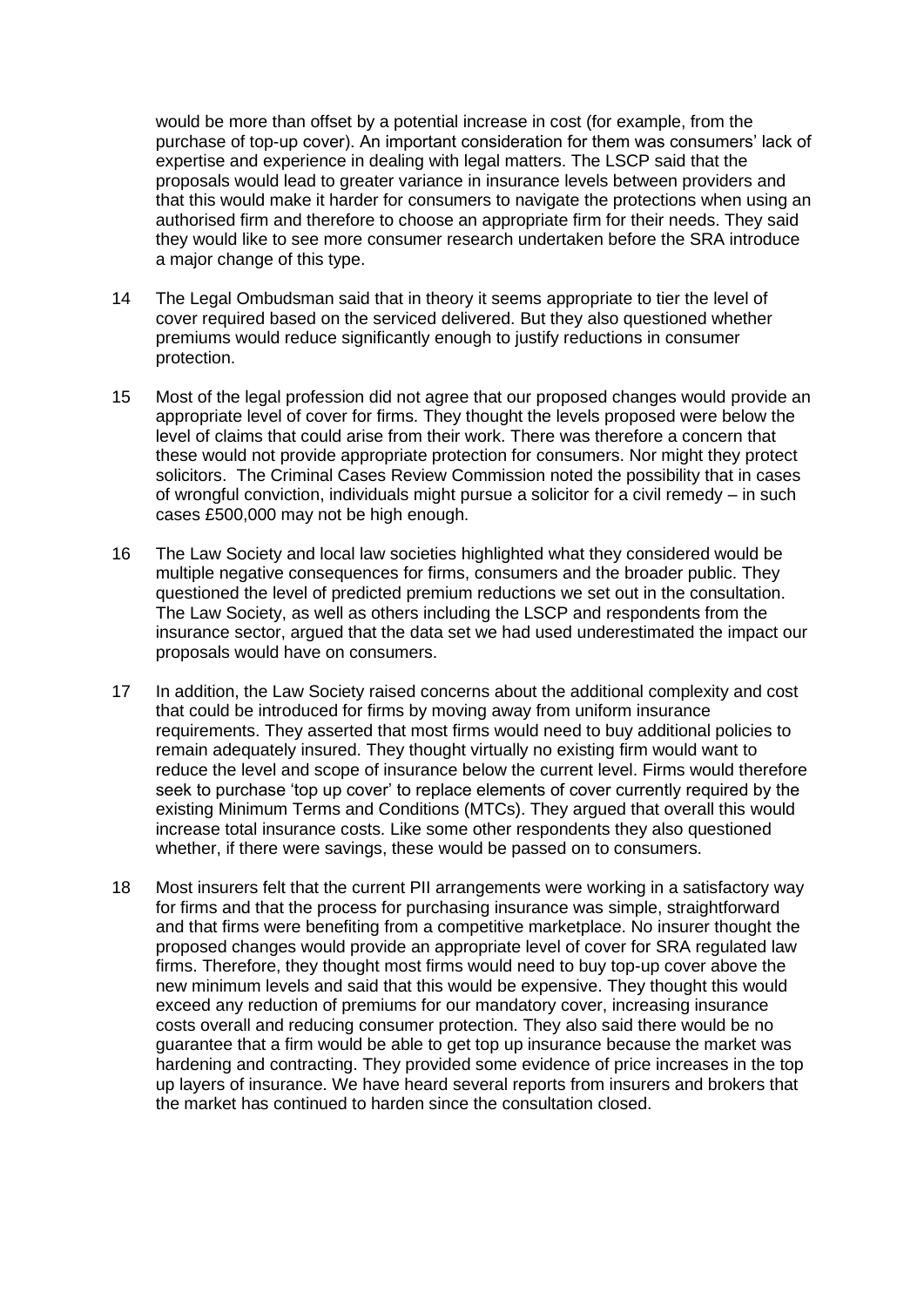- 19 There were, however, a small group of respondents that agreed that the changes would provide appropriate cover. There was no pattern in the type of respondent that supported the proposals which included some law firms, individual solicitors, a former solicitor tax adviser, a provider of services to law firms, an underwriting association and a consumer forum.
- 20 Where reasons were given by these respondents, they mainly said that at present insurance is too expensive or disproportionate to the risks involved in their work. Two made this response specifically in relation to small firms. Others referred specifically to their type of practice. For example, a legal aid firm said that legal aid firms generally have a different risk profile and there is greater protection as a result of their legal aid contract provisions.
- 21 In our discussions with insurers we heard more support for the proposed change to allow more flexible arrangements for defence costs than for some of the other individual proposals. This would have allowed firms to choose to bear a larger proportion of defence costs, reducing premiums with no impact on consumer protection. This was also reflected in the written responses to the consultation, with the Association of British Insurers (ABI) indicating support for the proposal and suggesting that it could encourage responsible behaviours, such as improved risk management and early settlement of some claims.
- 22 However, other formal responses to the consultation, including from the profession, thought this could create additional complexity for firms in making defence cost arrangements, and there is little current appetite from the profession to explore this option at this time.

#### **Respondent comments**

23 Respondents comments include:

*'There will be instances where the reduced level of cover will lead to financial losses for the client. It is better that appropriate level of cover is in place rather than reduced cover. The reductions in premiums will be negligible but the adverse impact in the protections for clients will be huge. Clients will be unaware that they are protected at a reduced level.'*

*'The public need a consistent minimum level of cover which should be no lower than present level.'*

*'There is no clear reason why reducing the minimum cover would benefit law firms or their clients. It is a fantasy to think that reducing the level of cover would result in a significant reduction of premium costs and, even if it did, that this would result in lower costs for clients and would maintain the same level of protection for clients.'*

*'For even small law firms the current minimum levels may require top up. Small law firms, especially sole practitioners, will almost certainly not buy top up cover and in the*  event that cover is insufficient there is a good chance they will not have the personal *resources to make up any shortfall.'*

*'The current system is disproportionate for small firms. The consultation is correct to propose a more reasonable approach especially where there is small or little risk.'*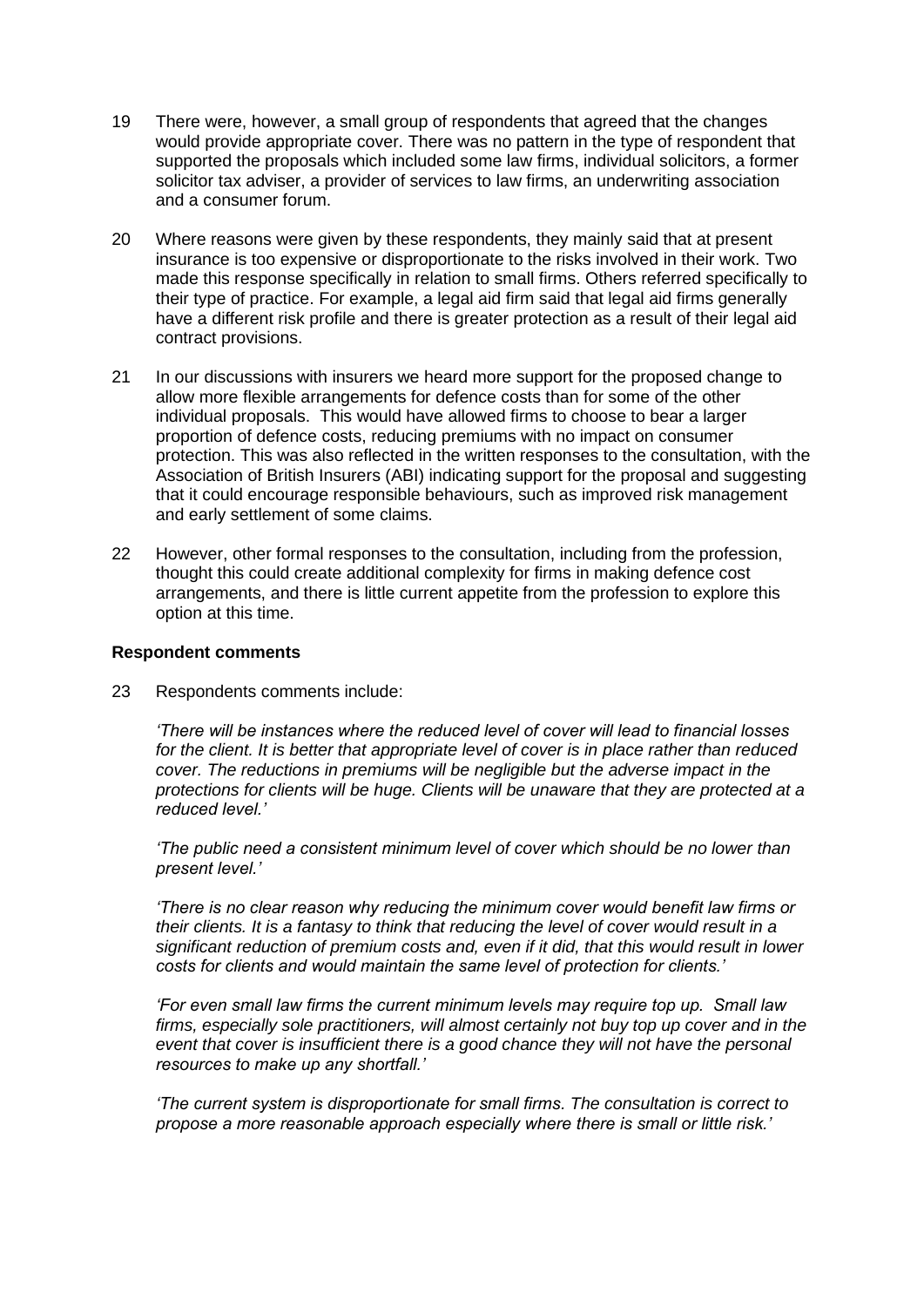*'It may be of benefit to a new law firm who has just set up given that there might a restricted level of funding. However, they might present an issue for high risk areas of*  law the firm practices. It would be down to each firm to look at its structure and *practice areas before making a decision regarding its cover level.'*

<span id="page-7-0"></span>*'The basis for the appropriate minimum level of cover appears sound. However, as far as affecting the premium amounts we feel this is debatable. The initial cover is where the expense lies not in the 'top up'. Excluding conveyancing may alter this but the amount of saving would not, in our opinion, be sufficient to effect any change in charges to the clients.'*

### Question 2

**To what extent do you agree that our minimum PII requirements do not need to include cover for financial institutions and other large business clients?**







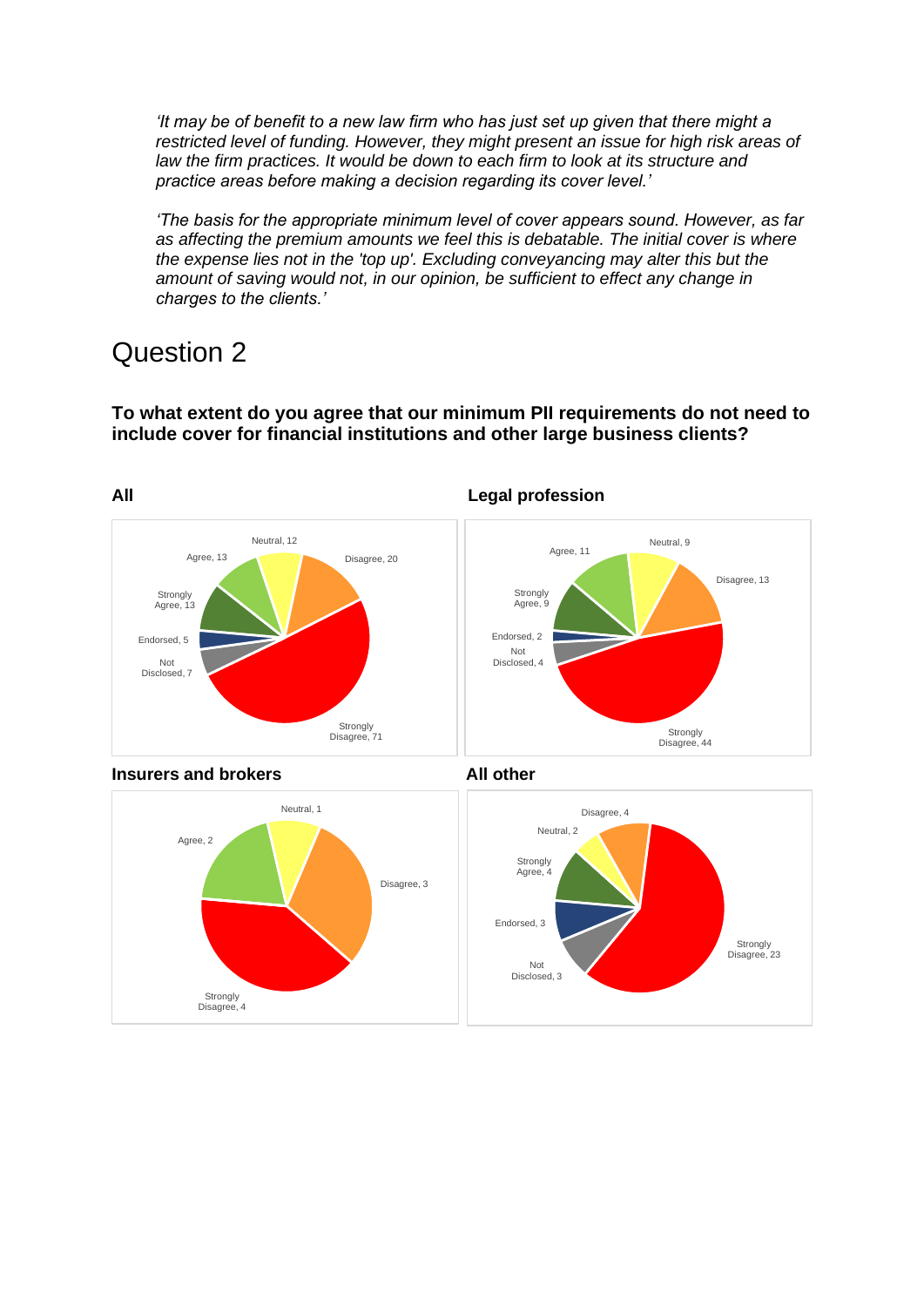#### **Summary of feedback**

- 24 Many respondents shared a view that all consumers, regardless of their line of business or corporate structure, should expect their claims to be covered by a minimum level of insurance. Respondents thought that this proposal would risk adding complexity and cost into the arrangements. Some law firms highlighted practical difficulties in having to ascertain the turnover of prospective clients to understand their insurance requirements. There was also a concern that this proposal would damage firms' (particularly small firms') relationships with financial institutions and other large business clients. Several respondents highlighted that lenders would still likely require insurance at a uniform level. Some said lenders may reduce the size of panels to reduce the administrative burden of checking individual policies.
- 25 Insurers opposing the change said that in practice firms would still need to buy cover for these clients if they wanted to continue to act for them. This may be at levels higher than our proposed mandatory limit. This would require them to purchase an additional policy and, for the reasons previously set out, may therefore increase the cost of insurance overall. One respondent suggested that there could be cases where a law firm that had contracted with a large firm or financial institution could need to maintain cover on the current MTCs for these clients for up to 15 years. This was on the basis of the longstop date under Section 14A Limitation Act 1980.
- 26 Many of the respondents that agreed with the first question also agreed with this one. A few other respondents also agreed. The reasons given included that the minimum PII requirements are, principally and rightly, in place to protect the consumers. Financial institutions and larger firms are suitably capitalised and sophisticated enough to manage their own risks, without the need for compulsory requirements. This could allow more flexible arrangements to emerge. However even those that agreed said in practice these benefits might not emerge because despite this flexibility clients such as lenders might require firms to replicate existing levels of minimum cover.

#### **Respondent comments**

27 Respondents comments include**:** 

*'A reduction in cover is not only a reduction in cover for the client, it also reduced the cover and increases the risk for the firm. Additional optional cover would be more expensive.'*

*'I see no justification for this proposal. It does not mirror any compensatory arrangements elsewhere in the country. Logically larger organisations and institutions are likely to be involved in larger transactions, where the ready and guaranteed existence of sufficient insurance cover is both needed and expected.'*

*'If solicitors are uninsured in respect of work carried out for certain classes of client, particularly sophisticated clients, it is doubtful that they will be able to act for such clients. That is reflected in the way that lenders will not instruct sole practitioners because of the risk that in the case of dishonesty there will be no insurance. There will also be cases where the question of insurance cover may be uncertain because the definition of large business will not always be readily ascertainable. So, it appears to*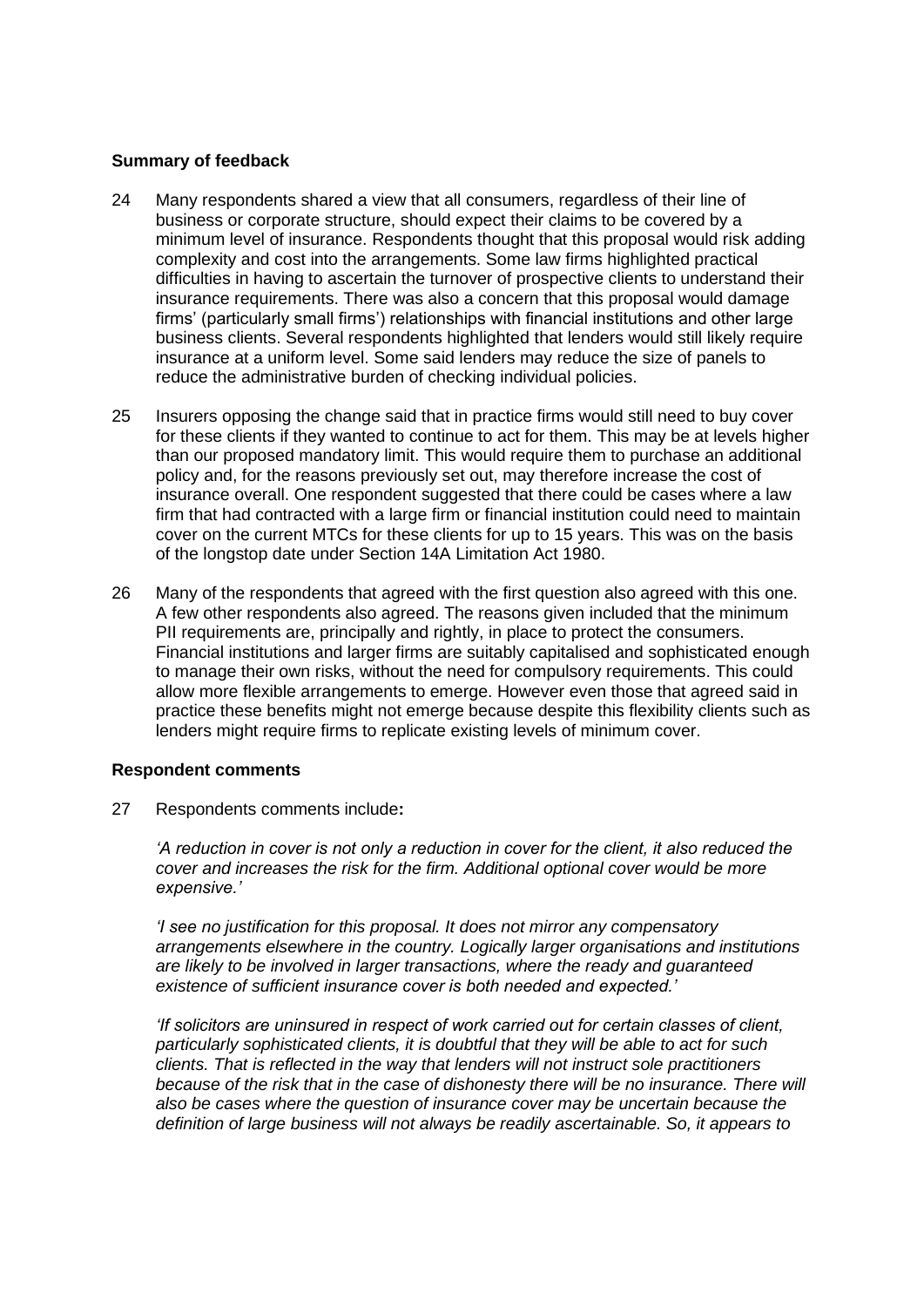*me that this proposal serves no purpose other than to push large commercial clients more and more into the hands of large firms of solicitors'*

*'To do this will make acting for Lenders very difficult in transactions which will almost certainly lead lenders to react by only allowing a select few trusted providers act for them. This will wipe out competition and the ability for smaller firms to compete.'*

### <span id="page-9-0"></span>Question 3

### **Do you think our definition for excluding large financial institutions, corporations and business clients is appropriate?**

### **Summary of feedback**

- 28 Most respondents did not think the definition was appropriate. Many linked their views on whether the definition was appropriate to their views on the previous question about the principle of excluding cover for financial institutions and large businesses.
- 29 Both law firms and insurers thought there would be practical difficulties with implementing the proposed £2 million turnover definition especially for clients whose turnover may shift below or above the threshold year on year. A common view was that the proposal introduced unnecessary risk for clients at the boundary of the definition to understand how they would be insured.
- 30 A small number of respondents argued that charities should be treated differently because they are not businesses motivated by profit so they should have higher minimum protections. This would help protect their beneficiaries
- 31 A number of law firms and insurer respondents said that they considered that the turnover value referred to in the definition was too low and that to adopt a single factor as the basis of the exclusion was too simplistic. There were suggestions that, if this proposal was to be progressed further, other factors, such as number of employees, how regularly they purchase legal services, what type of legal services they purchase and their asset base, were also relevant and would have to be taken into account.

#### **Respondent comments**

32 Respondent comments include**:**

*'The rationale for excluding claims brought by large corporations and businesses is that such organisations are large enough to have the resources and expertise to engage with their solicitor to ensure that they hold appropriate cover. We believe that a £2 million turnover is far too low as a determiner as to whether a business is large enough to be sophisticated'.*

*'We are concerned that this will have a negative impact for smaller law firms who will be taken off the lending panels as the MTC's will not be applicable to any claim that they may make against the solicitor. This could lead to a huge change in the way conveyancing is undertaken in England and Wales and the closure of a number of*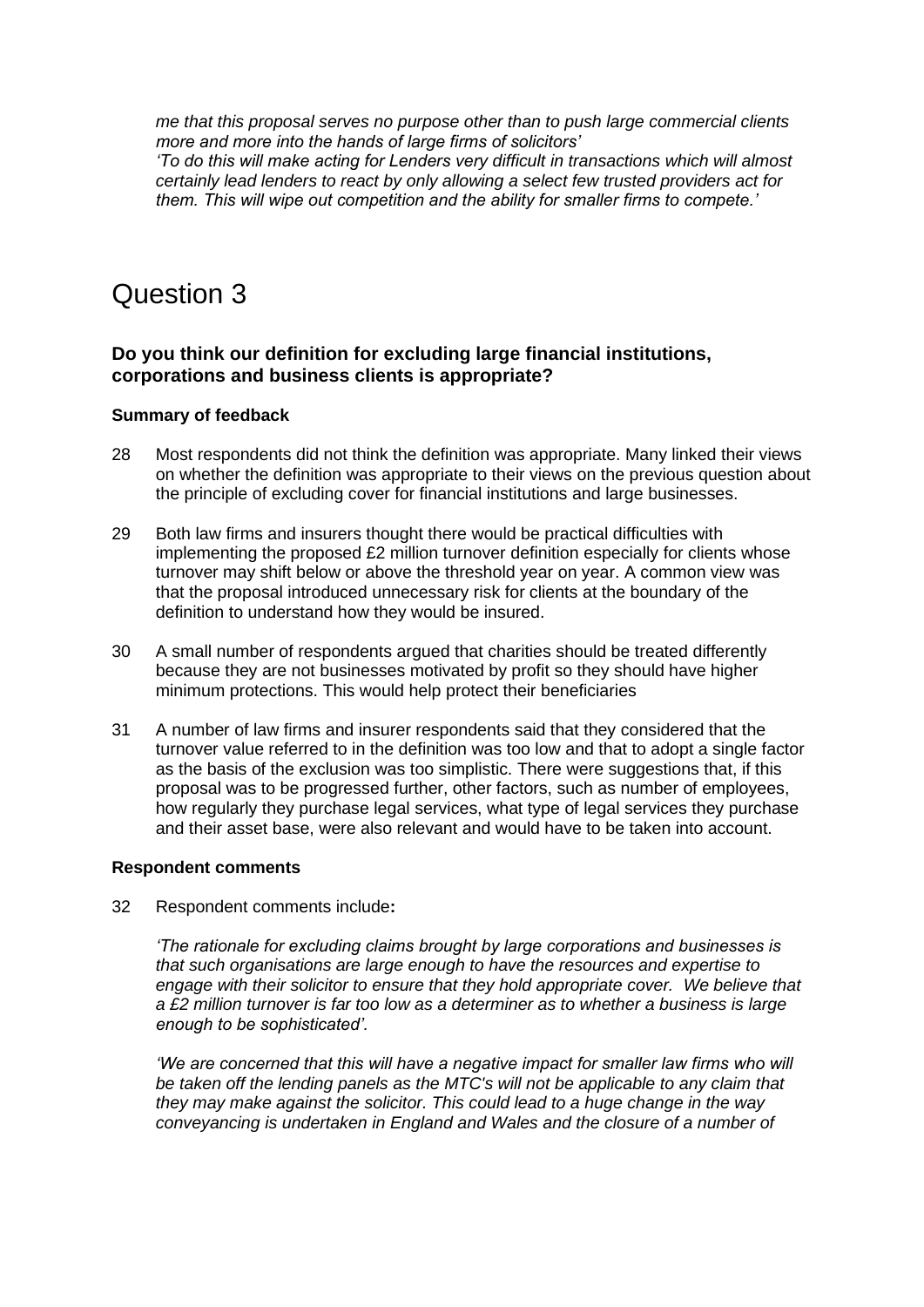*small firms as business moves to larger firms who maintain the MTC's up to a higher limit and who can afford the premium cost.'*

### <span id="page-10-0"></span>Question 4

**To what extent do you agree that we should introduce a separate component in our PII arrangements meaning only firms that need to have cover for conveyancing services are required to buy this cover?**







### **Summary of feedback**

33 A common view expressed by many, including law firms, the Law Society and local Law Societies, was that this proposal would introduce additional complexity and uncertainty into our insurance arrangements. This is because the boundaries between conveyancing and non-conveyancing legal work is not clear cut. For example, the work captured by the definition could include family and divorce work, and wills, trust and probate, as well as residential and commercial property.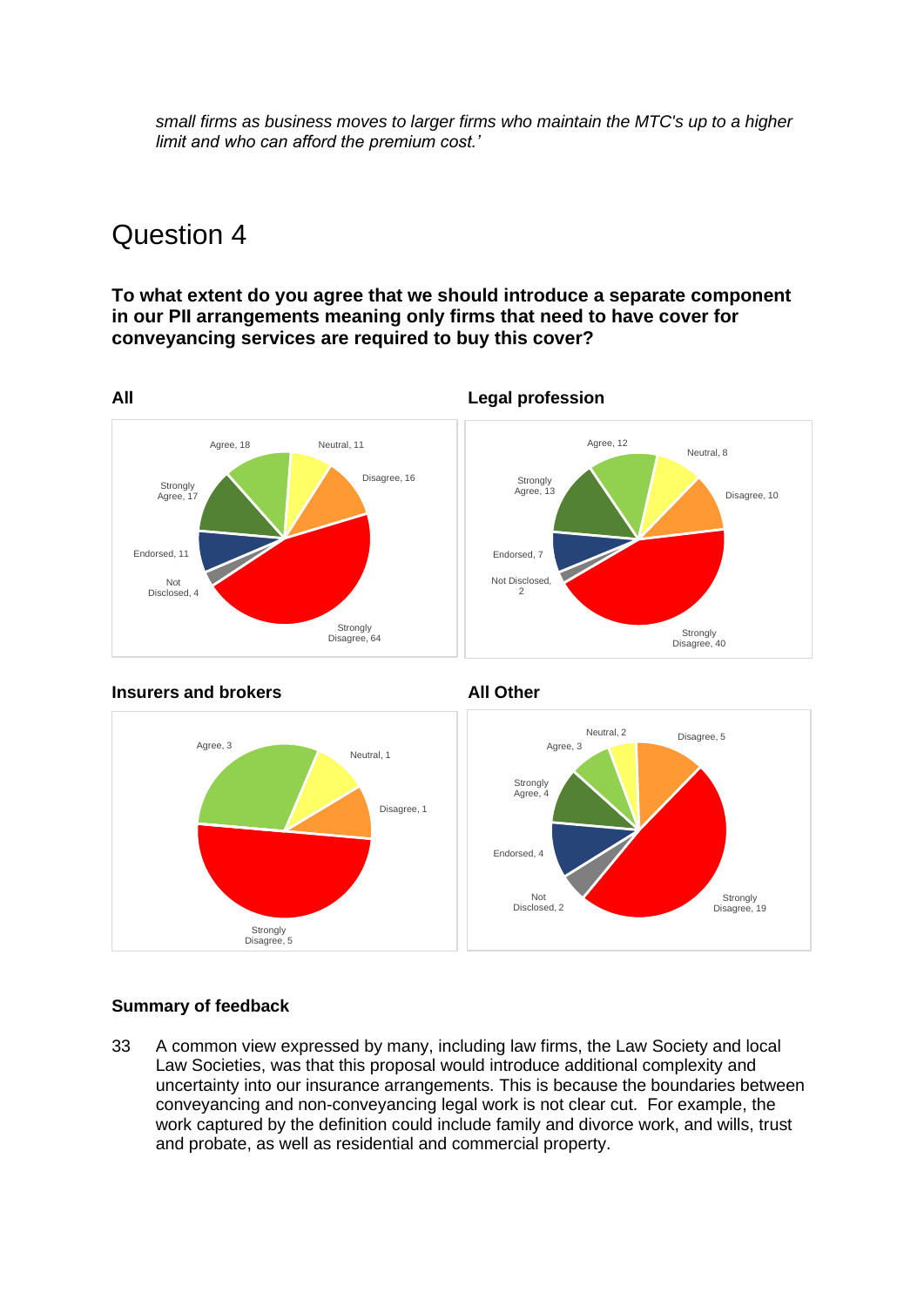- 34 For this reason, many respondents agreed with the Law Society's view that many firms and most high street firms would need to continue purchasing conveyancing cover even if conveyancing is not a primary part of their practice.
- 35 Some respondents argued that differentiating conveyancing within the MTCs would result in insurers pricing this higher than at present. In turn, this might result in more small firms closing down their conveyancing practice. Conversely, many respondents, including members of the profession, some insurers and others argued that there would be limited downwards impact on premiums for providers who don't do conveyancing because insurers already build the risks arising from conveyancing into the premiums of firms doing conveyancing work.
- 36 However, from the profession overall, there was marginally more support for this proposal than many of our other proposals. Some respondents that agreed with this proposal thought it was right that the level of premium should match the risk. They agreed that this could lower premiums for firms that did not do conveyancing such as specialist immigration firms, and this might encourage new entrants into the market.
- 37 There was a mixed view from the insurance sector. Some agreed that the proposal provided absolute clarity as to who they were insuring for conveyancing work and that this could lower premiums for firms that did not do this work. However, many raised questions over whether the minimum level of cover of £1 million was adequate having regard to rising house prices. There was also a concern that in circumstances where those firms that did not buy cover inadvertently advised on a conveyancing transaction, this would result in the client being without any protection. There could also be cases where consumers had relied on the existence of cover at the time of the transaction, then to find it does not exist at the point they make a claim. These views were also shared by different types of providers.
- 38 The Legal Ombudsman said that a separate component for Conveyancing appeared appropriate but questioned whether there should also be a separate component for commercial work as this was also high value.

#### **Respondent comments**

39 Respondent comments include:

*'We agree that enabling firms to purchase PII insurance based on the areas they practice in has the potential to improve its affordability. If implemented, we suggest that firms would benefit from detailed guidance and support to enable them to establish the correct level of cover required to reduce the risk of being under insured'.*

*'The proposal relies too heavily on solicitors correctly declaring their non engagement in conveyancing transactions. This means that if they subsequently engage in conveyancing transactions, then their clients will not be covered for their losses when things go wrong. This is an unacceptable risk'.*

*'The definition of conveyancing is too broad and firms that deal on the fringes on an irregular basis would be strongly disadvantaged'.*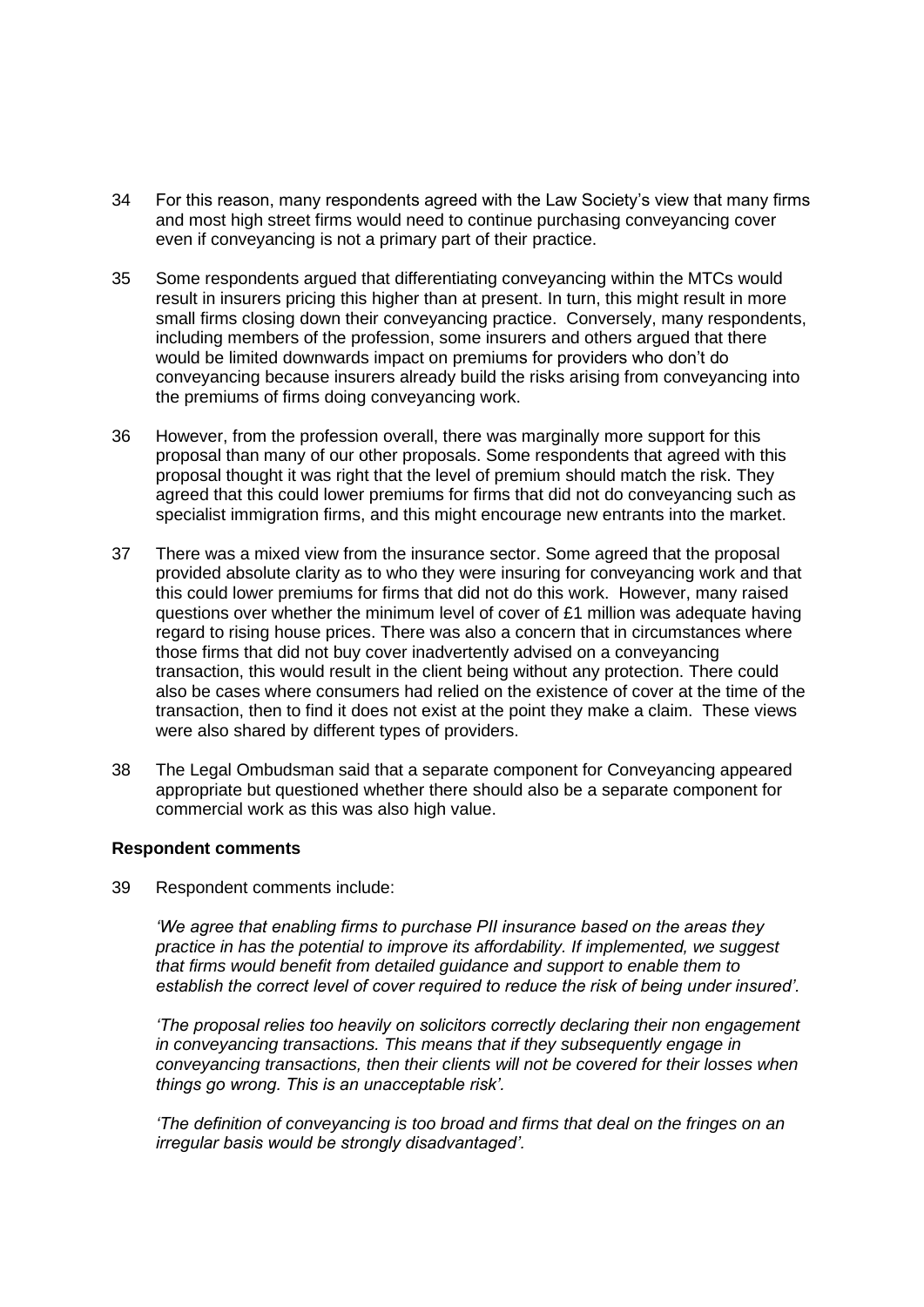*'Insurers already take into account the percentage of conveyancing cases undertaken by firms and they set the premiums accordingly'.*

*'The proposed definition of conveyancing services is extremely wide and imprecise. It would be extremely easy for a "Non-Conveyancing" Firm to unwittingly carry out legal services which were later deemed to be "Conveyancing Services"'.*

*'We think the impact of this proposal will have the effect of increasing premiums for conveyancing firms and the consequential increase in the cost of conveyancing services to the consumer'.*

### <span id="page-12-0"></span>Question 5

### **Do you think our proposed definition of conveyancing services is appropriate?**

40 Most respondents did not agree with the definition as drafted. Very few respondents provided any comment and simply responded 'no'. Those that commented stated that the definition could be either too wide or too narrow depending the circumstances of a client's instructions, and therefore would not work in practice.

### <span id="page-12-1"></span>Question 6

### **Do you think there are changes we should be making to our successor practice rules?**

- 41 There was almost equal agreement and disagreement to this question. Those that supported the case for change commented that the current definition was confusing and was leading to outcomes which included, for example:
	- Firms not seeking out a successor and instead carrying on running their practice without sufficient resources or capital
	- Some firms that had been named as successor not realising the full extent of their liabilities
	- Firms that were willing to take on employees of another firm being put off because of the possibility of becoming a successor practice
	- Giving firms the scope to try and avoid seeking run-off if they could present their business to another as though all was satisfactory
	- Successor practices taking on all liabilities when in fact run-off cover can be provided for matters that are not live.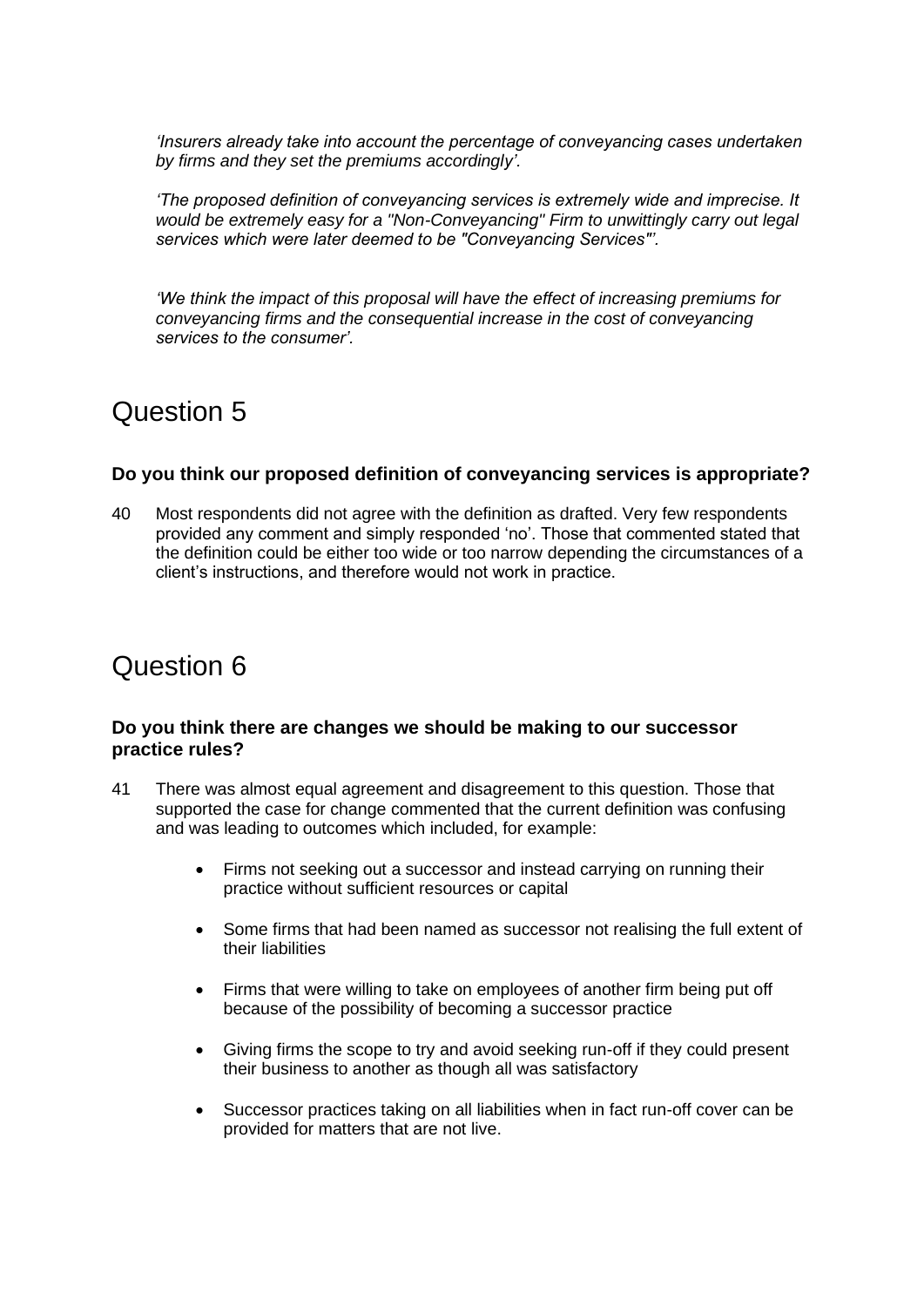

<span id="page-13-0"></span>**Do you agree with the approach we are taking to bring the MTCs and the PIA up to date?**

Strongly Agree, 5 Agree, 2 Neutral, 6 Disagree, 5 Strongly Disagree, 11 Not Disclosed, 4 Endorsed, 6 Strongly Agree, 2 Agree, 1 Neutral, 4 Disagree, 1 Strongly Disagree, 2

### **Summary of feedback**

- 42 There was a mixed response to this question. Some respondents said that they had not considered this in detail or felt they did not have enough information to do so. Many respondents that did not agree with this proposal repeated arguments made about the substantive proposals rather than the specific question about whether we were right to:
	- focus the PIA on obligations we put on insurers, and
	- remove overlapping or duplicated requirements between the MTCs and the PIA.

The points made in disagreement were, therefore, not relevant to the question.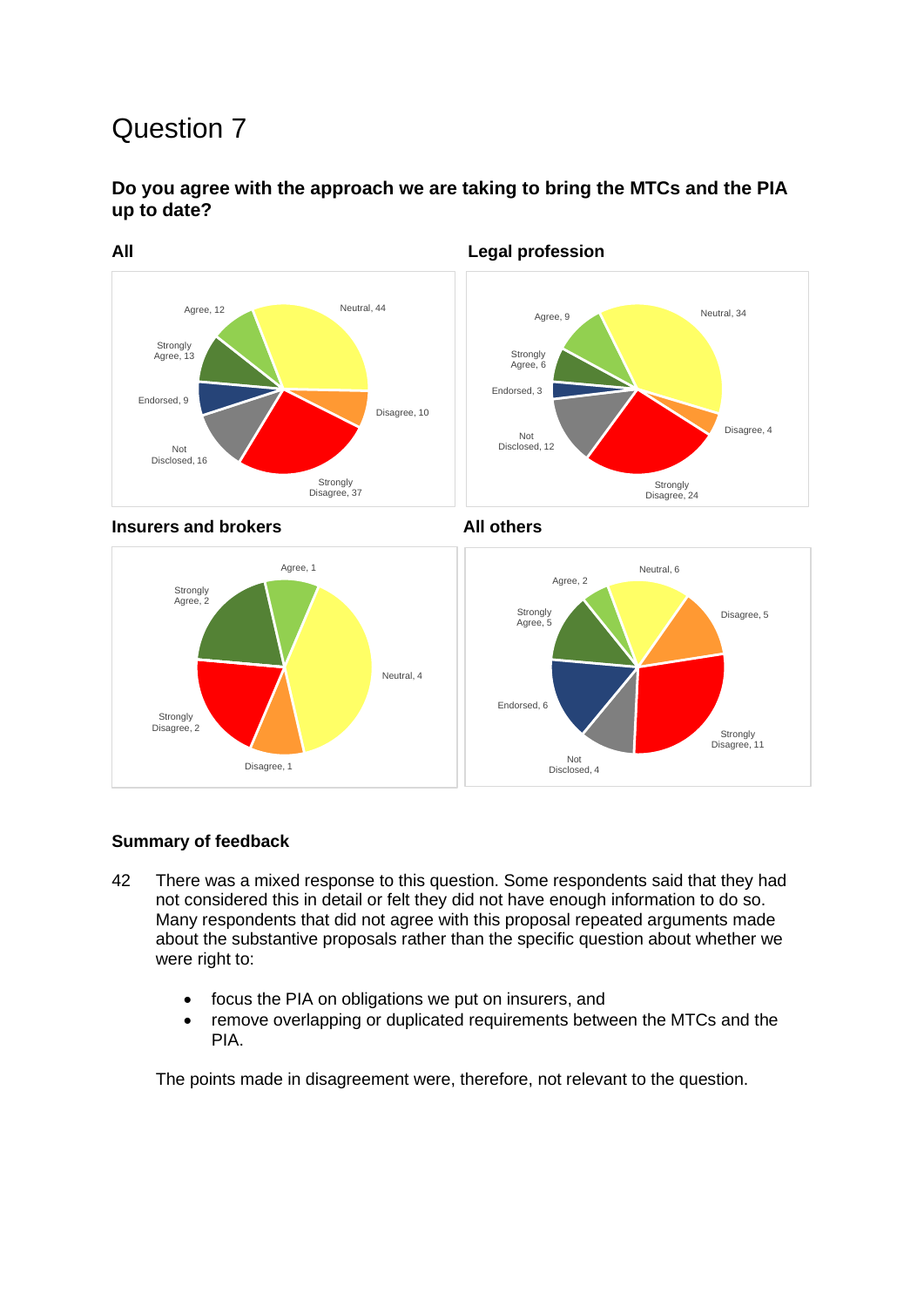<span id="page-14-0"></span>**To what extent do you agree that the changes to our PII requirements provide law firms with more flexible options to potentially lower insurance costs?**



Strongly Disagree, 25 Not Disclosed, 2 Endorsed, 4

### **Summary of feedback**

- 43 This question received the highest level of disagreement, including from all insurers, and from individual solicitors and law firms.
- 44 In summary the main reasons for disagreeing were that:
	- we could not rely on insurers lowering premiums to reflect the lower risk they were insuring
	- insurers already take into account the risk of firms they insure, including the expected level and frequency of claims. If there were any premium reductions, these would be very small and not material enough to effect lower prices for consumers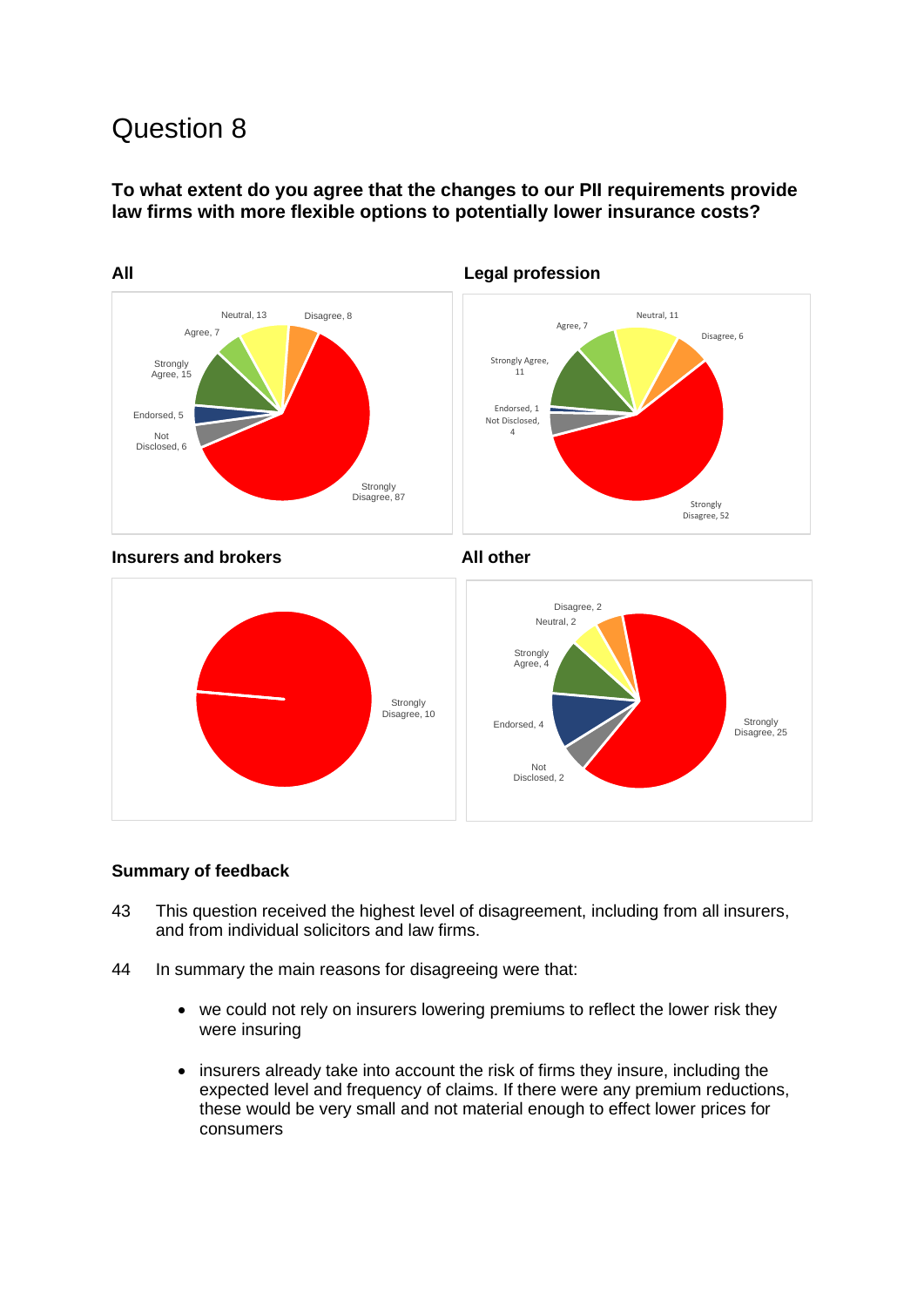- firms would continue to want or need to buy additional cover at least up to the current limits and this could increase overall insurance costs compared to the status quo as top-up policies are likely to be expensive
- the complexity for firms in making sure they had adequate and appropriate insurance would introduce new transaction costs for firms and purchasers of legal services.
- 45 The insurance industry said that the vast majority of premiums that firms pay is to cover the risk of claims up to £500,000. In questioning the value of any reduction in premiums of our proposed lower limits some observed there was little immediate movement in insurance premiums in response to when the minimum level of cover increased from £1m to £2m in 2005. It was suggested this was partly because insurers knew the increased limit would not significantly increase the volume or value of claims they were required to meet, and the converse would be true.
- 46 In addition, respondents, including the professions and insurers, claimed that the increased flexibility could lead to other issues that need to be considered alongside any benefits of the changes. For example:
	- more claims against brokers for poor advice
	- an increase in coverage disputes and possible uninsured losses
	- insurance business models (co-insurance<sup>1</sup>) ceasing to exist resulting in fewer insurers offering cover and at higher prices.
- 47 The few law firms, solicitors and other legal professionals that supported the changes did so stating that the additional cost of insuring against riskier work and activities be borne solely by those firms that are engaged in this work. Some also said that more should be done to mitigate these risks as well as insuring against them.
- 48 Some agreed that changes were needed to try and lower premiums. However, some of those that agreed with this question then provided commentary stating that they felt that lower insurance costs would be negligible and there were no guarantees that they would be passed on to consumers.

<sup>1</sup> An insurance policy that is underwritten jointly with another insurer or others and each will apportion between them any loss covered by the policy according to a fixed percentage of the value for which the firm is insured.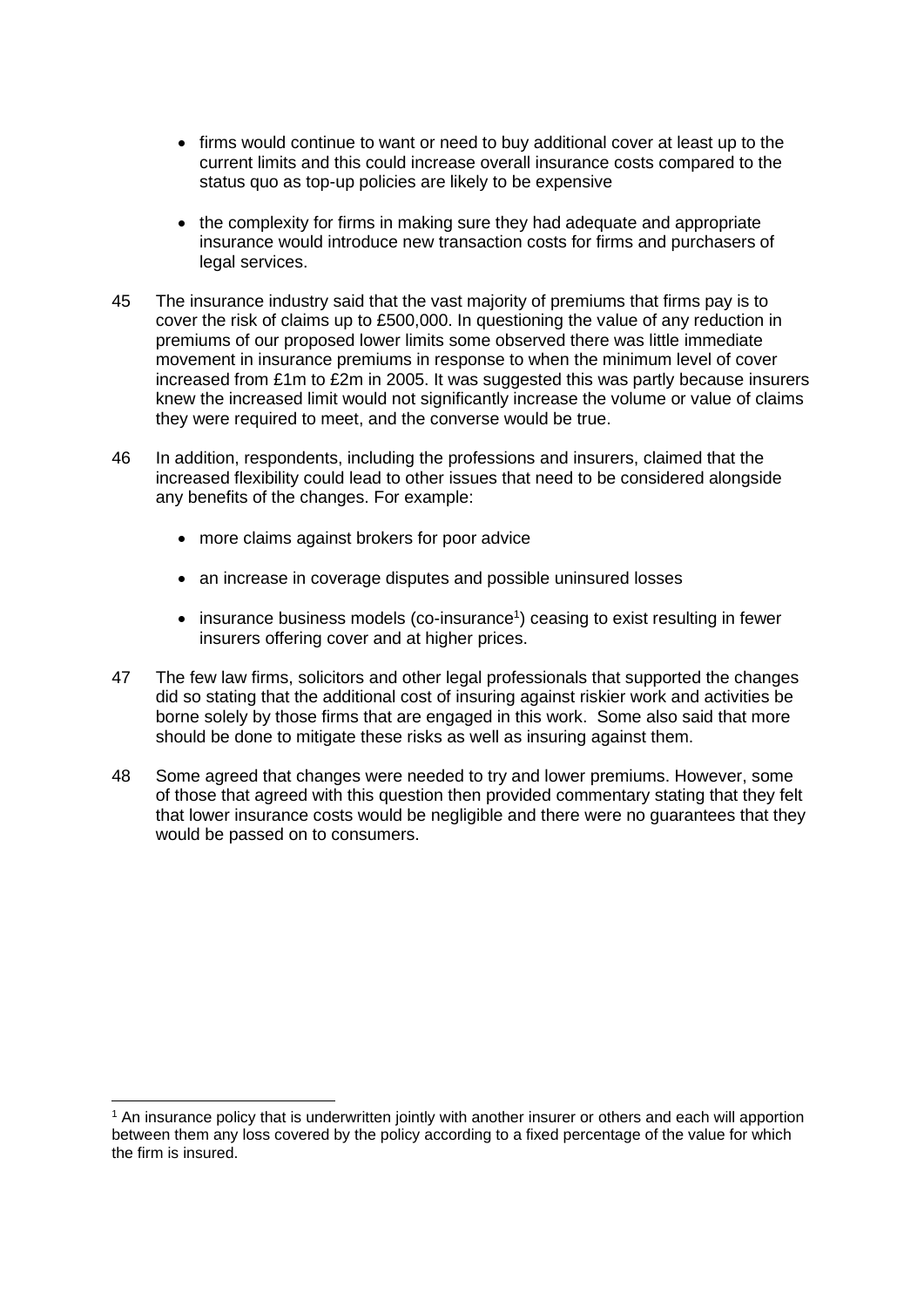### <span id="page-16-0"></span>**Do you agree the proposed level for the cap on cover in run-off provides adequate protection for the users of legal services whilst balancing the need for premiums to be more affordable?**



#### **All Legal profession**

#### **Insurers and brokers** All other



### **Summary of feedback**

49 This proposal received the highest proportion of neutral responses although overall, across all groups, respondents disagreed with the proposal because they considered it would reduce consumer protection or would not reduce premiums enough to counter that impact. There was an acceptance that the cost of run-off cover creates a risk in the market of firms not closing down properly. However, the respondents that disagreed or challenged our proposal stated that they did not think we had set out sufficiently robust evidence that our proposal to introduce a total cap on cover was the right way to address this risk. One respondent considered that retirement would become more expensive for solicitors if there was a reduction in the availability of single, one off premiums, and a need for solicitors and successor firms to purchase top up cover or additional run-off cover.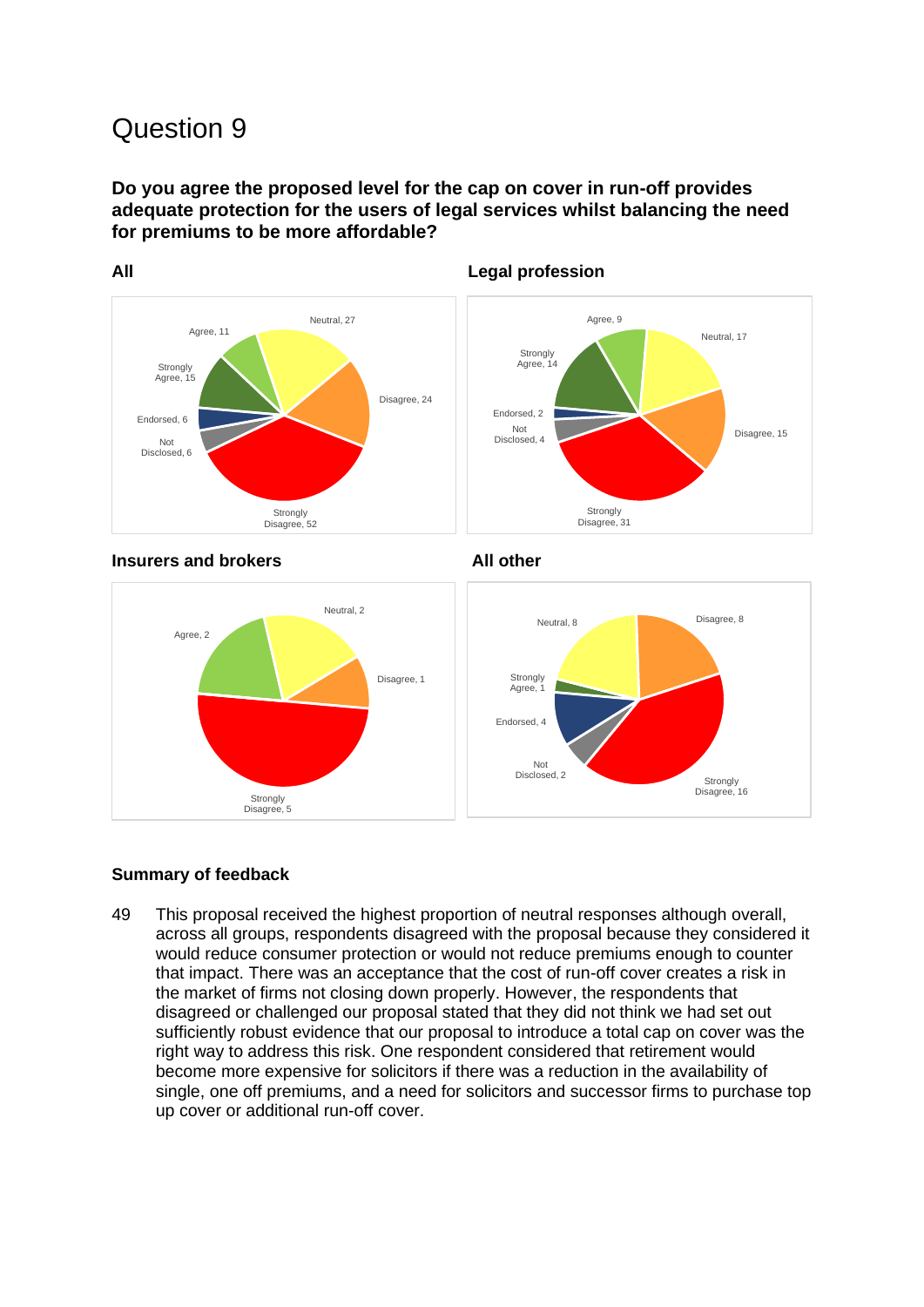- 50 Respondents from the profession argued that steps should be taken to reduce the cost of buying run-off cover but not at the cost of reduced consumer protection. Some were positive about the more recent steps that the SRA has taken to improve the firm closure process and to make sure that more firms pay the premium for run-off cover. It was felt more could be done to make sure that firms that do pay premiums no longer continue to cross subside those that do not.
- 51 The insurers agreed that more needed to be done to make sure that firms paid their run-off premium and until that was done, they could not say whether the proposal would lead to lower premiums.

#### **Respondent comments**

52 Respondents comments include:

*'If the SRA can estimate both the likely savings to premiums on the one hand, and the nature and number of claims that would go unpaid as a result of the change on the other, then a comparison could be made of costs and benefits. This data is a prerequisite to being able to determine whether this change would enhance or undermine the regulatory objectives. We are therefore not completely opposed to this change, but until the SRA produces evidence, we cannot support it either'.*

*53 'This could add another complexity for retiring solicitors, who will need to consider purchasing top-up cover for their run-off period in order to cover former clients who expected to be covered by the existing MTCs.'*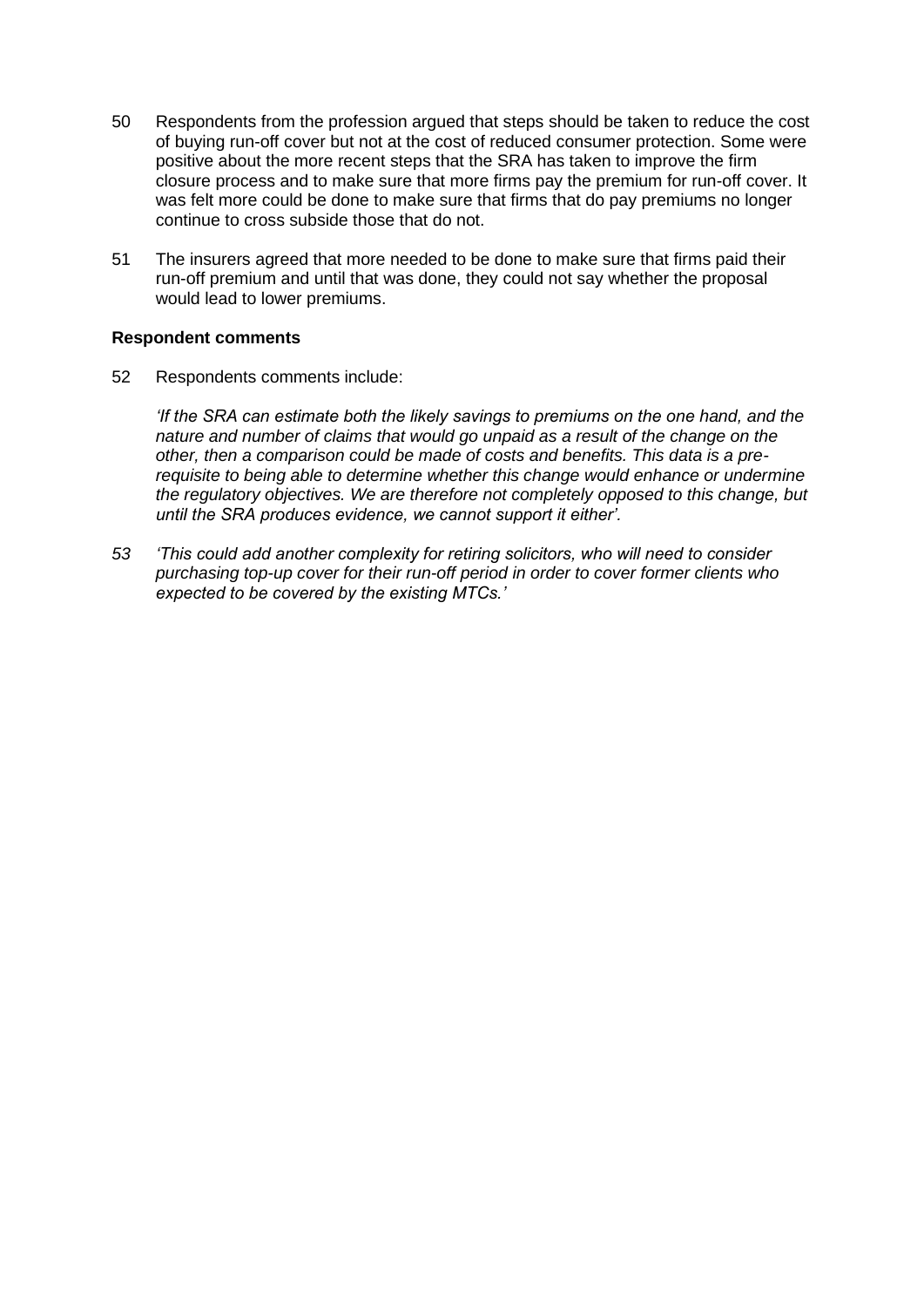<span id="page-18-0"></span>**To what extent do you agree that the changes to our PII requirements could encourage new firms to enter the legal services market increasing choice for users of legal services?**



### **Summary of feedback**

54 Respondents did not think that our proposed changes would encourage firms to enter the legal services market. They did not think that PII was a major barrier, nor that any minimal decrease to PII would act as a driver or incentive to enter. One respondent asserted that PII amounts to only around 5% of firm outlay. In terms of increasing choice for users of legal services, PII was seen as only a small piece of the 'big jigsaw'. It was highlighted that new firms would be in the same position of potentially having to buy expensive top – up cover as any other firm. This view was shared by all respondent types, with a high degree of consistency of response across all categories of respondent.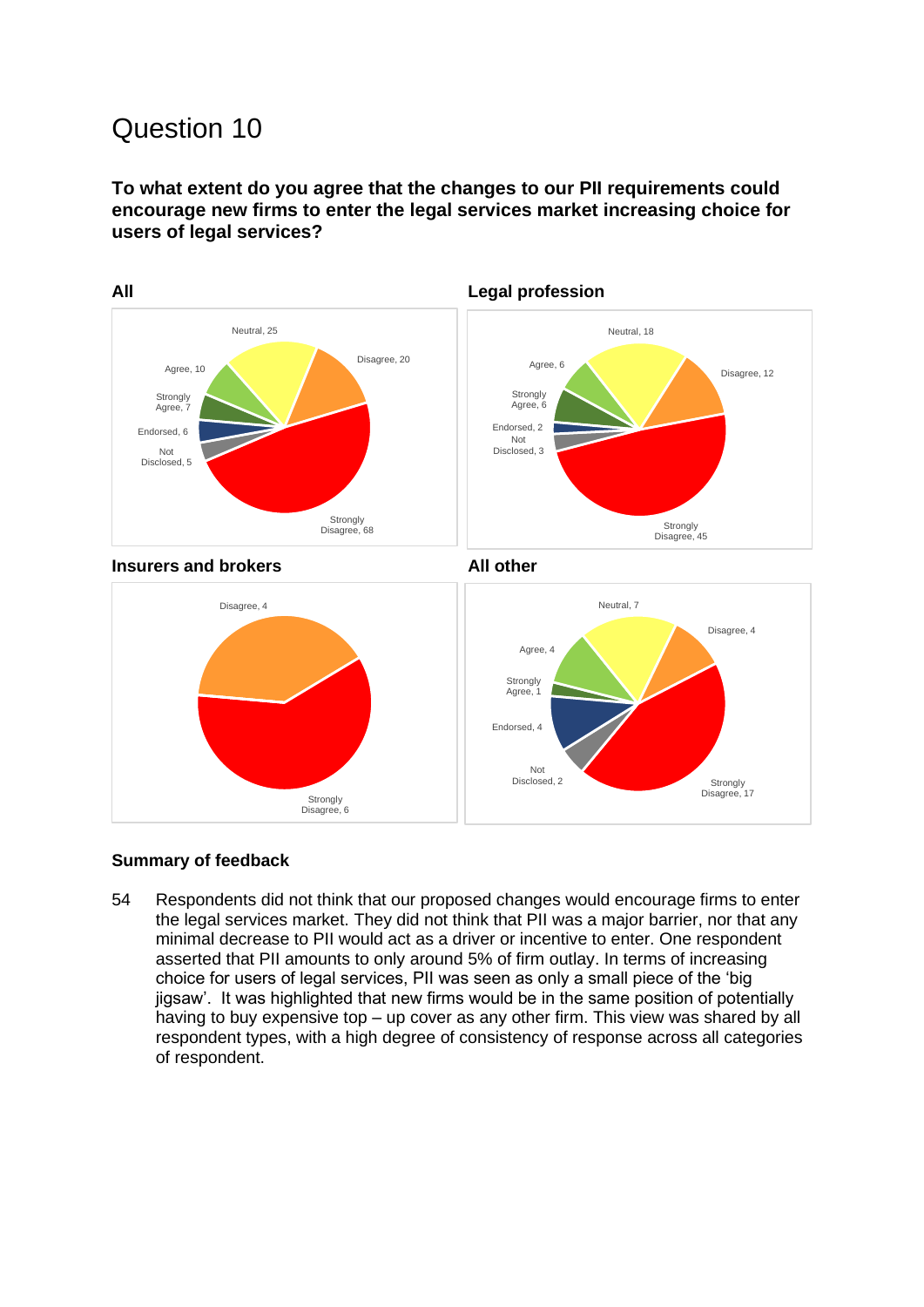#### **Respondent comments**

55 Respondent comments include:

*'Premiums are a significant expense. But the cost is not the barrier to entry. The proposals are unlikely to reduce the premium costs. Indeed, they are more likely to increase them where firms need to obtain the same level of cover as now.'*

*'If this does encourage any firms to enter the market, it will only be to provide consumers with a less professional and more risky service. That is not to be encouraged.'*

*'No evidence has been presented to demonstrate that PII does currently present a barrier to entry, nor has evidence been presented to show that these proposals would result in additional firms entering the market. Our discussions with insurers indicate the proposals would make a negligible difference in premiums only.'*

### <span id="page-19-0"></span>Question 11

### **Are there any positive or negative EDI impacts from the proposed changes to our PII requirement that you think we have not identified**

- 56 Most respondents did not see any EDI impacts arising from the proposed changes.
- 57 Respondents that gave comments expressed that more needed to be done to better understand the impacts and some highlighted that in any event the impact would be felt by smaller firms of which the majority were managed by BAME practitioners. Of those respondents that provided narrative comment, many argued that the potential EDI benefits that we had highlighted were based around assumed benefits for small firms and that they did not agree that these benefits would be realised.

*'We are unconvinced that insurance costs would reduce materially as a result of these proposals, and therefore we believe that there would be no positive impacts for BAME firms; rather, we believe it likely that BAME firms, which are typically at the smaller end of the size spectrum, would be likely to suffer from being removed from residential mortgage panels and having to pay more for (if it can be sourced) top-up or separate conveyancing cover.'*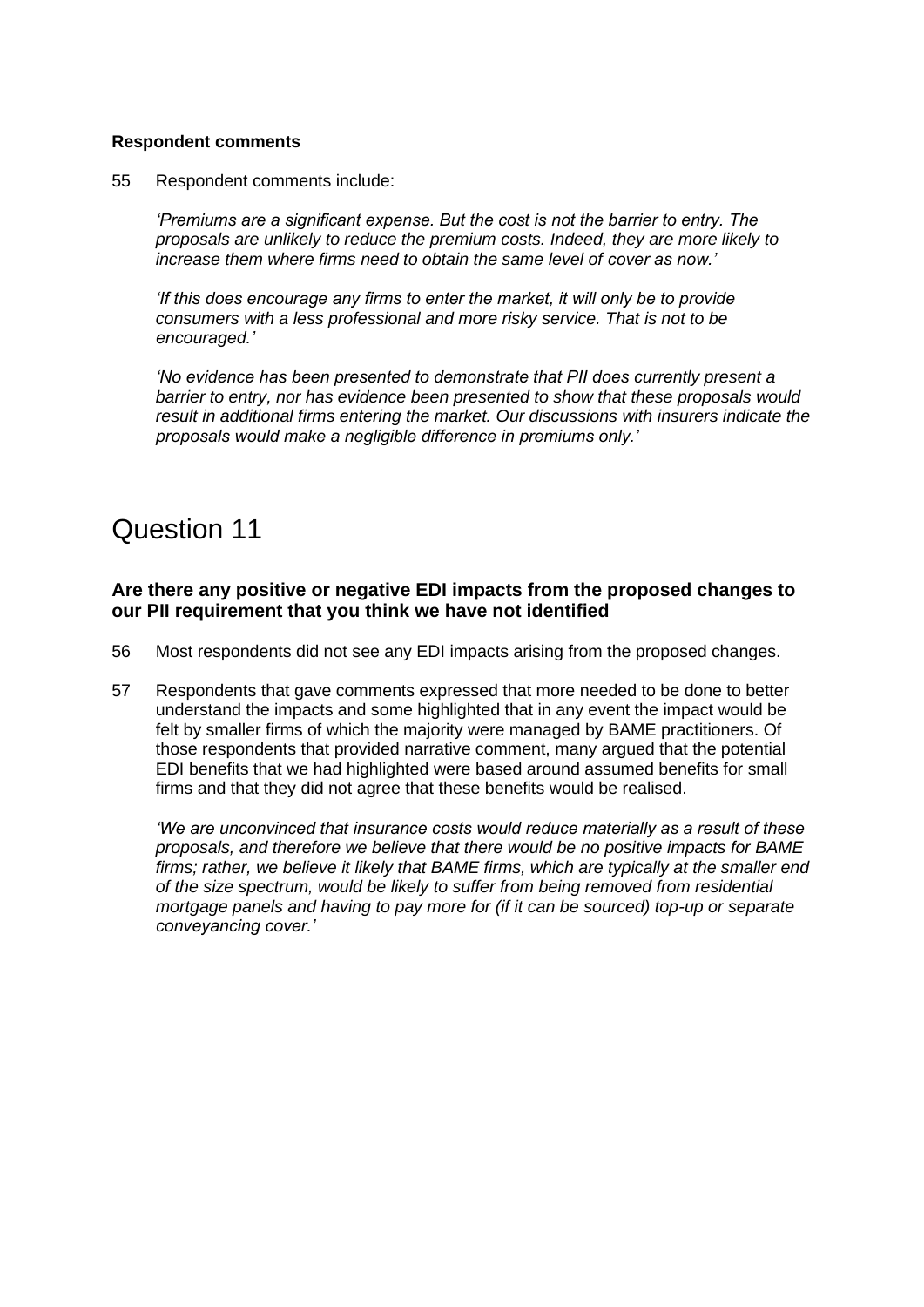### <span id="page-20-0"></span>**Are there any options for changes to our PII requirements that we are not proposing or have not identified that we should consider further? Please explain why and provide any evidence that supports your view**

- 58 Most comments in response to this question came from insurers who asked us to consider issues they had identified in response to our previous consultation (2014) or discussed with us at separate meetings, for example:
	- a review of the rationale to require incorporated practices to have higher levels of cover than unincorporated practices
	- allowing insurers to refuse cover where a firm has not paid their premium or misrepresented on a proposal form
	- reviewing who can provide PII cover, in light of recent insolvency events involving insurers
	- clarification on what risks that could arise from a cyber-attack would or would not be covered by policies under the MTCs
	- a comprehensive review of all the options for reforming run-off arrangements with a view to making it cheaper and easier for firms to secure cover
	- how we regulate to stop law firms behaving in a way which provide grounds for making a claim.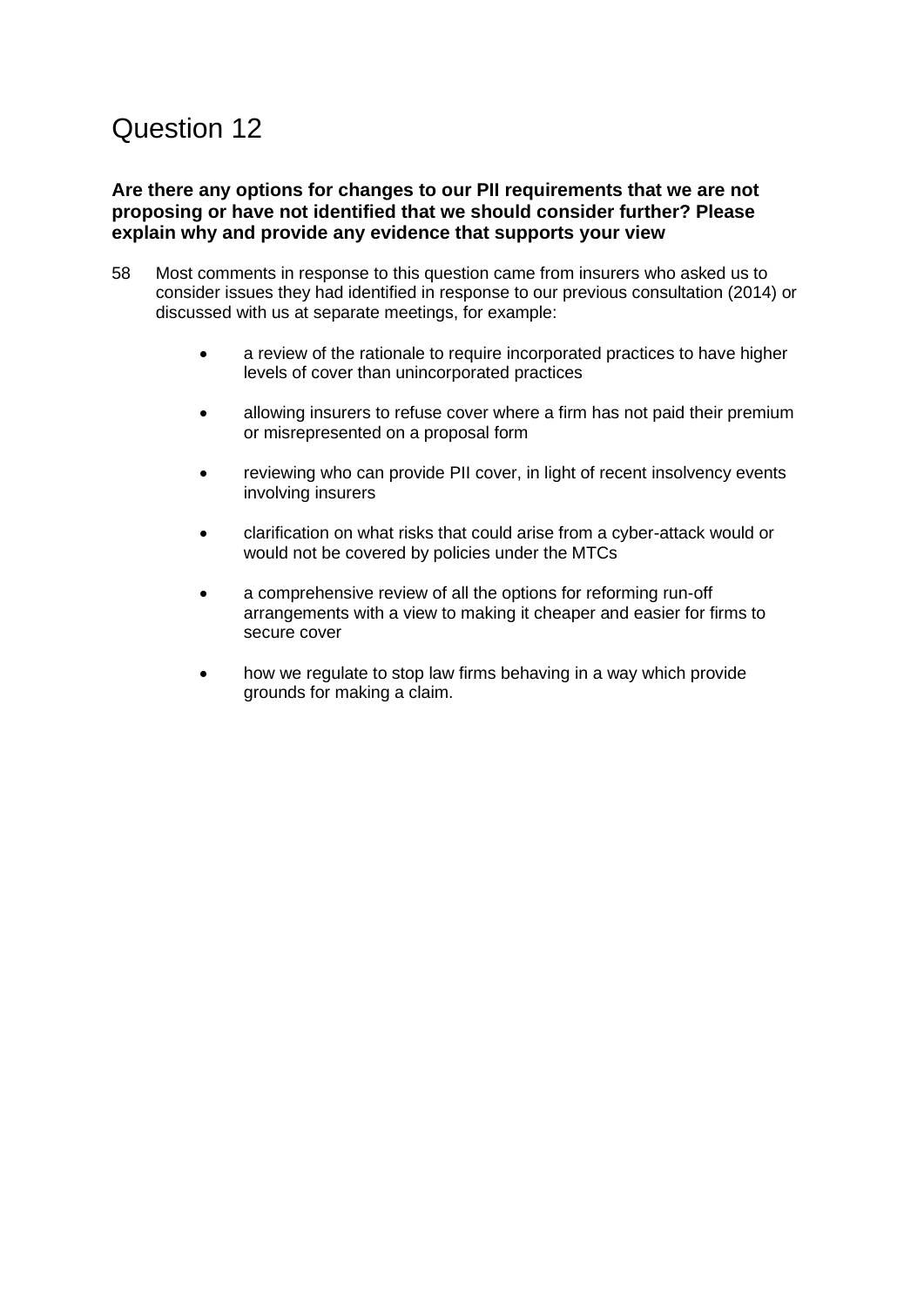### <span id="page-21-0"></span>**Annex one: list of respondents**

### **Publish the response with my/our name** *Responses from organisations* 4 New Square Law firm or other legal services provider Association of British Insurers **Representative industry group** Association of Women Solicitors **Representative industry group** Bailoran Solicitors Law firm or other legal services provider Bar Council **Districts** Council **Contract Contract Contract Contract Contract Contract Contract Contract Contract Contract Contract Contract Contract Contract Contract Contract Contract Contract Contract Contract Contract** Birmingham Law Society **Law society Law society** BladeLaw Law firm or other legal services provider Bristol Law Society **Law Society** Law Society Burges Salmon LLP **Law firm or other legal services provider** Cardiff and District Law Society Law society Chancery Pii Chartered Institute of Legal Executives CILEx Regulation **CILEX** Representative industry group City of London Law Society **Law Society** Law society County Societies Group County Societies Group Criminal Cases Review Commission Representative industry group DAC Beachcroft LLP Law firm or other legal services provider Decoded: Legal **Law firm or other legal services provider** Ecohouse Victims Group **Representative consumer group** Express Solicitors Law firm or other legal services provider Hampshire Incorporated Law Society Law society Howden UK Group Ltd **PII broker** Ian Newbery & Co **Law firm or other legal services provider** Institute of Legacy Management Representative industry group International Underwriting Association Representative industry group JLT Group **PII** broker Joe Egan Solicitors Law firm or other legal services provider Junior Lawyers Division **Exercise 20** Representative industry group Law Society of England and Wales Law Society LawNet **LawNet Representative industry group** Legal Ombudsman Charles Companisation Companisation Cher (Organisation) Legal Risk LLP **Law firm or other legal services provider** Legal Services Consumer Panel **Representative consumer group** Leicestershire Law Society **Law Society** Law society Liverpool Law Society **Law Society** Law society Lloyd Rehman & Co. Law firm or other legal services provider

#### **Name Respondent Type**

Other (Organisation) Representative industry group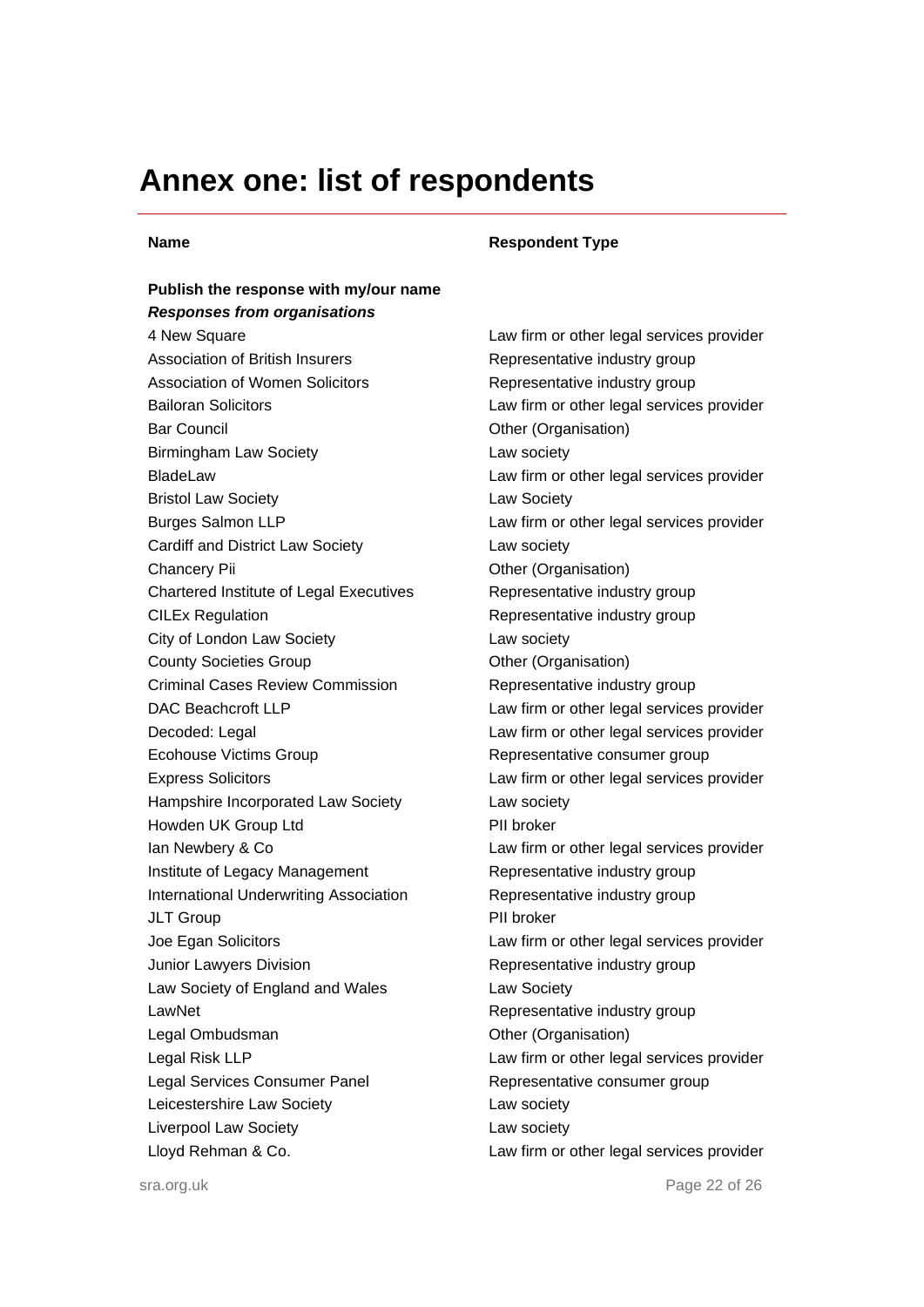Lloyd's Market Association **Representative industry group** Lockton PII broker

Manchester Law Society **Law society** Law society Mather & Co Solicitors **Law firm or other legal services provider** Middlesex Law Society **Law society** Law society Miller Insurance PII broker Minster Law Limited Law firm or other legal services provider Morrish Solicitors LLP Law firm or other legal services provider MRTIPS Law firm or other legal services provider Newcastle upon Tyne Law Society **Law Society** Northamptonshire Law Society **Law society** Nottinghamshire Law Society **Law Society** Pearce West Employment Solicitors Law firm or other legal services provider Pett Franklin & Co LLP Law firm or other legal services provider Professional Negligence Lawyers' Association Representative industry group QBE Insurance Group **PII** insurer Slate Legal Limited Law firm or other legal services provider Sole Practitioners Group **Representative industry group** Solicitor Assist **PII** broker Surrey Law Society **Law Society Law society** UK Finance **Representative industry group** Zurich **PII** broker

#### *Responses from individuals*

Alison Fielden **Solicitor** Solicitor Andrew Harrison Solicitor Ann Mear **Other (Personal)** Becky Moyce **Disk Community** Other (Personal) David Ofosu-Appiah Solicitor David Thomas Solicitor Fiona Swann **Communist Communist Communist Communist Communist Communist Communist Communist Communist Communist Communist Communist Communist Communist Communist Communist Communist Communist Communist Communist Communist** Graham Balchin Solicitor Jason Pearce **Solicitor** Solicitor Janis Purdy **Solicitor** Solicitor Jennifer Woodyard **Solicitor** Solicitor Klearchos Kyriakides **Solicitor** Solicitor Laurence Mann Solicitor

Charles Harris **Charles Harris** Charles **Harris** Charles **Harris** Charles **Harris** Charles **Charles** Charles **Harris** Charles **Charles** Charles **Harris** Charles **Charles** Charles **Charles** Charles **Charles** Charles **Charle** John S Mackay **Non-legally qualified, working in legal services** Leigh Price Non-legally qualified, working in legal services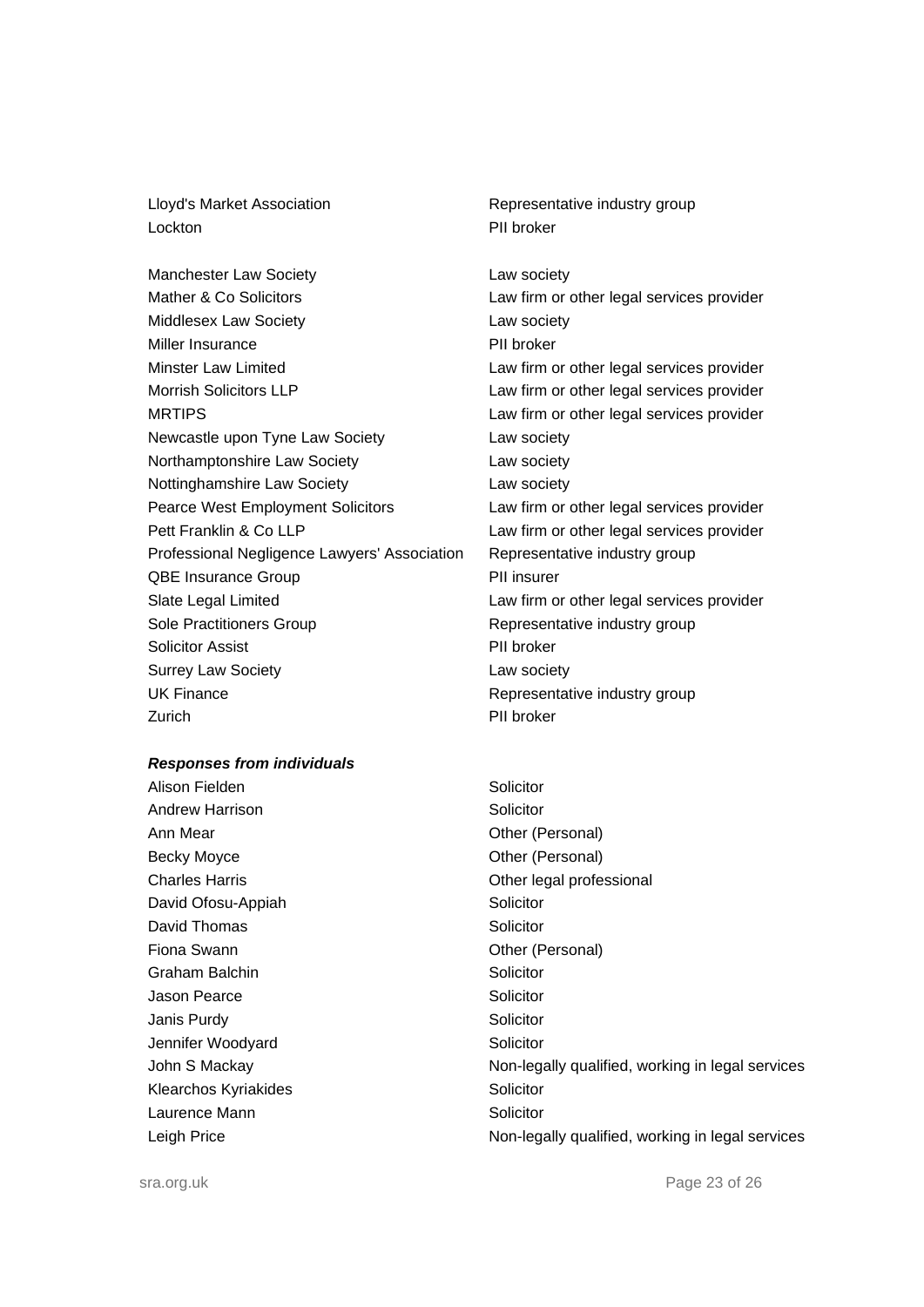- Lionel Conner Solicitor Oliver May **Other (Personal)** Peter Anthony Sloan Solicitor Peter Bloxham Solicitor
- Nicholas Davidson **Nicholas Davidson Other legal professional**

| Publish the response anonymously    |                                           |
|-------------------------------------|-------------------------------------------|
| <b>Responses from organisations</b> |                                           |
| ID-067                              | Law firm or other legal services provider |
| ID-089                              | Law firm or other legal services provider |
| ID-098                              | Law firm or other legal services provider |
| ID-112                              | Other                                     |
| ID-118                              | Law firm or other legal services provider |
| ID-145                              | Other                                     |
| $ID-159$                            | Law firm or other legal services provider |
| ID-166                              | Law firm or other legal services provider |
| ID-167                              | Law firm or other legal services provider |
| $ID-196$                            | Law firm or other legal services provider |
| <b>ID-208</b>                       | Law firm or other legal services provider |
| ID-221                              | Law firm or other legal services provider |
| ID-268                              | Law firm or other legal services provider |
| ID-273                              | Law firm or other legal services provider |
| $ID-281$                            | Other                                     |
| ID-284                              | Law firm or other legal services provider |
| ID-294                              | Law firm or other legal services provider |
| ID-305                              | Law firm or other legal services provider |
| ID-323                              | Law firm or other legal services provider |
| ID-331                              | Law firm or other legal services provider |
| ID-Anonymous1                       |                                           |
| ID-Anonymous2                       |                                           |
|                                     |                                           |

### *Responses from individuals*

| ID-050 | Lawyer                                           |
|--------|--------------------------------------------------|
| ID-059 | Solicitor                                        |
| ID-072 | Solicitor                                        |
| ID-079 | Solicitor                                        |
| ID-091 | Solicitor                                        |
| ID-095 | Non-legally qualified, working in legal services |
| ID-100 | Solicitor                                        |
|        |                                                  |